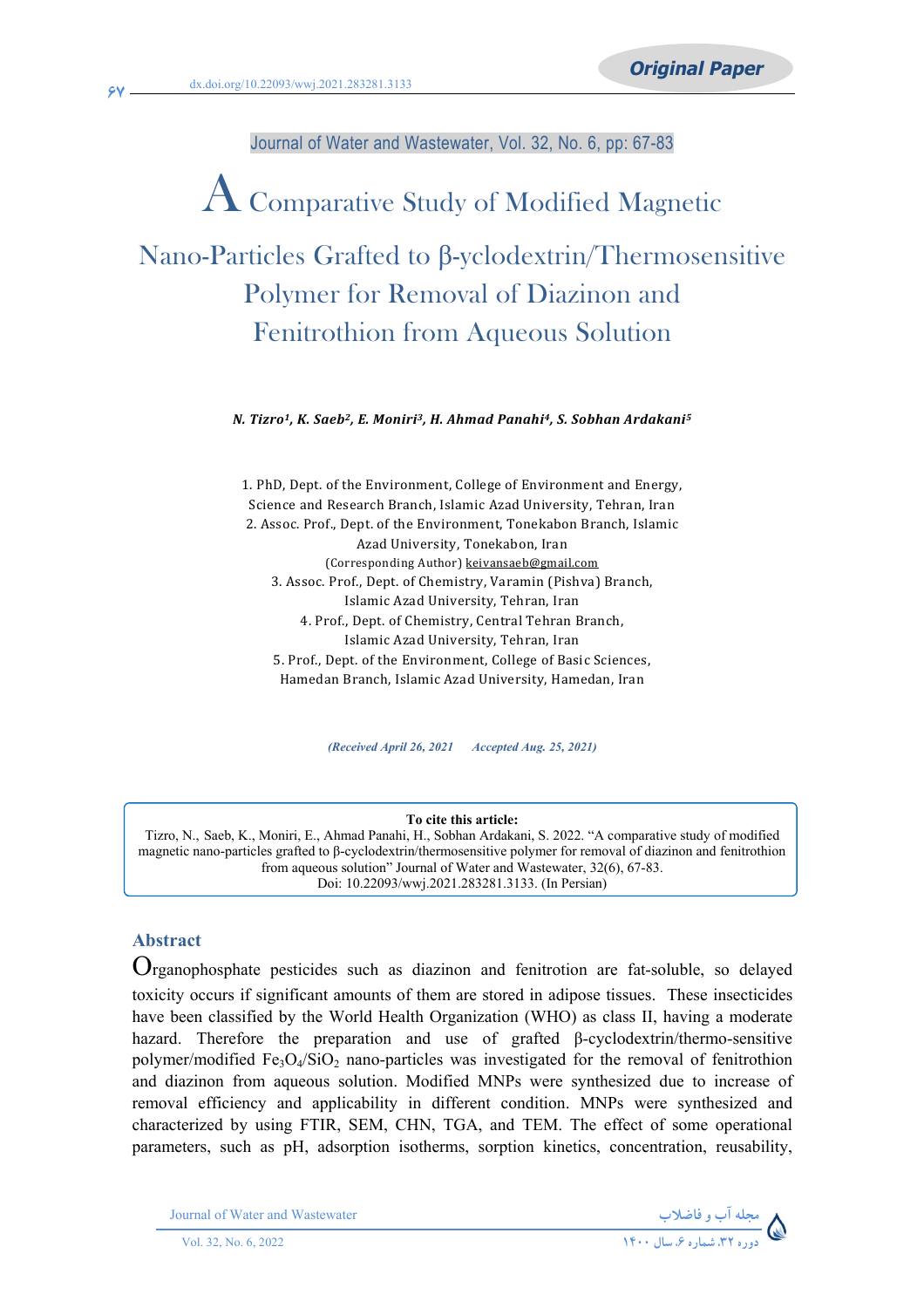adsorption/desorption temperature, and ultrasound effect on desorption were examined. The results showed that the best sorption of pesticides on the MNPs-AGENVC-CD took place at 20 °C and optimum pH of 6. The initial concentration and nano-sorbent dosage were 100 mg/L and 0.01 g, respectively. The kinetic study showed that the best time for the pesticides sorption was 90 min. Also, the Pseudo-Second-Order model used fitted the adsorption kinetics well, thus exhibiting high correlation coefficients. Pesticides sorption capacity was found to be 34 and 29 mg/g. The equilibrium data of pesticides modified by the MNPs-sorbent were correctly shown by Langmuir, Freundlich, Redlich-Peterson, and Temkin models. The data was well-fitted to Langmuir equation. The findings showed that the proposed method was very impressive, providing a significant adsorption capacity, appropriate reusability and control functions along with temperature variations.

*Keywords:* MNPs, Diazinon, Fenitrothion, β-Cyclodextrin, Smart Polymer.



**Journal of Water and Wastewater**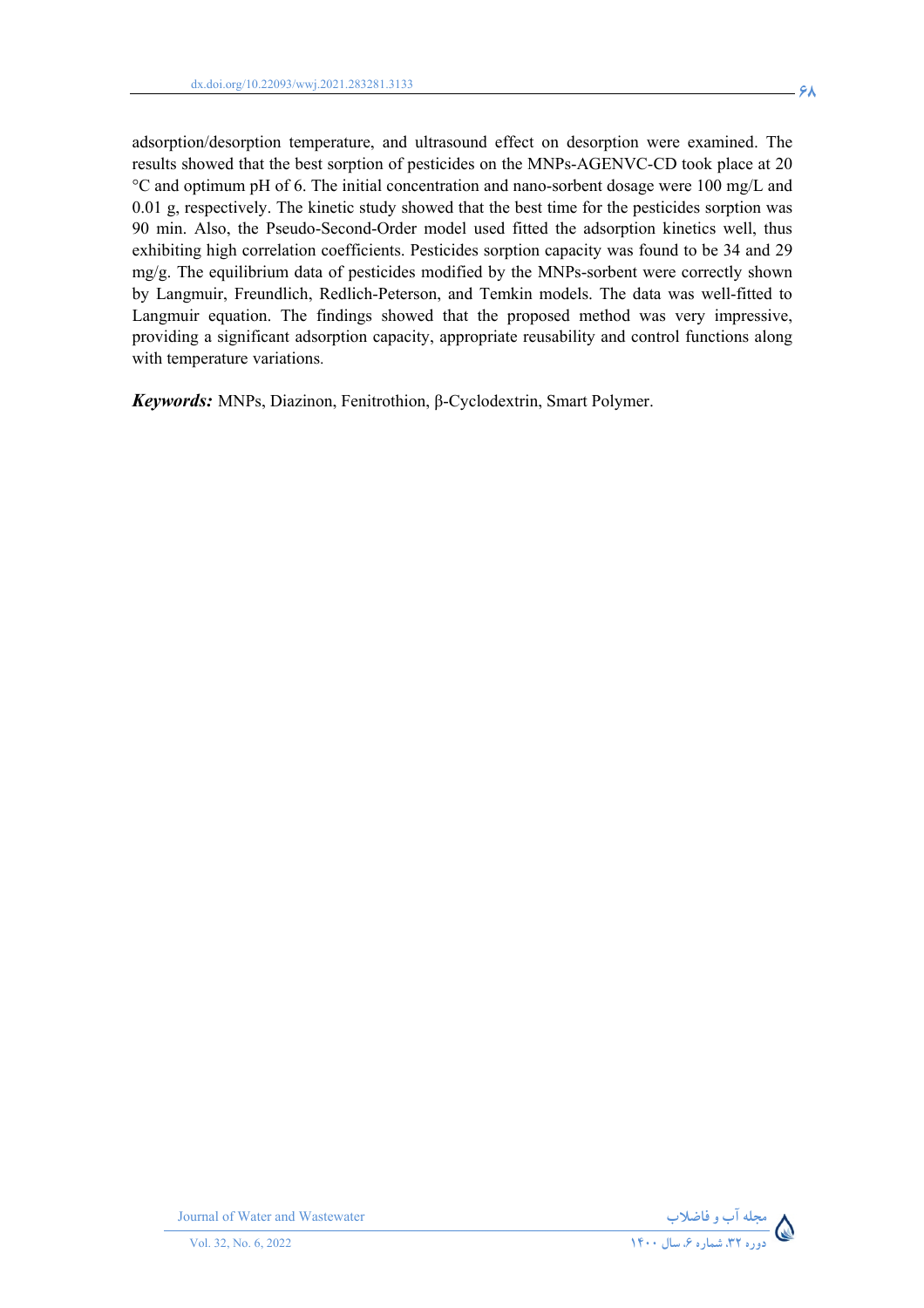**69**



# **مقايسه عملکرد نانوذرات مغناطيسي اصلاح شده با Thermosensitive/Cyclodextrin-β درحذف ديازينون و فنيتروتيون از محيط آبي**

نازلی تيزرو <sup>י</sup>، کيوان صائب <sup>٢</sup>، الهام منيری <sup>٣</sup> ، همايون احمد پناهی <sup>٢</sup>، سهيل سبحان اردکانی <sup>٥</sup>

**-۱ دکترا، گروه محيطزيست، دانشکده منابع طبيعی و محيطزيست، واحد علوم و تحقيقات، دانشگاه آزاد اسلامي، تهران، ايران -۲ دانشيار، گروه محيطزيست، واحد تنکابن، دانشگاه آزاد اسلامي، تنکابن، ايران [keivansaeb@gmail.com](mailto:keivansaeb@gmail.com) (مسئول نويسنده( -۳ دانشيار، گروه شيمی کاربردی، واحد ورامين-پيشوا، دانشگاه آزاد اسلامي، تهران، ايران -۴ استاد، گروه شيمی تجزيه، واحد تهران مرکزی، دانشگاه آزاد اسلامي، تهران، ايران -۵ استاد، گروه محيطزيست، واحد همدان، دانشگاه آزاد اسلامي، همدان، ايران** 

**(دريافت ١٤٠٠/٢/٦ پذيرش ١٤٠٠/٦/٣)** 

**براي ارجاع به اين مقاله به صورت زير اقدام بفرماييد:**  تیزرو، ن.، صائب، ک،، منیری، ا،، احمدپناهی، هــ.، سبحان اردکانی، س.، ۱۴۰۰، ؒمقایسه عملکرد نانوذرات مغناطیسی اصلاح شده با β-Cyclodextrin/Thermosensitive درحذف دیازینون و فنیتروتیون از محیط آبی" مجله آب و فاضلاب، ۶۲(۶)، ۰۶۷–۶۷. **Doi: 10.22093/wwj.2021.283281.3133**

# **چكيده**

 $\overline{a}$ 

سموم ارگانوفسفره از جمله دیازینون و فنیتروتیون محلول در چربی هستند و در صورت ذخیره مقدار چشمگیر سم در بافت چربی سمیّت تأخیری بهوجود میآید. بر اساس طبقهبندی سازمان جهانی بهداشت دیازینون و فنیتروتیون در طبقه دو (مواد شیمیایی با خطر متوسط) قرار دارند. بنابراین در این پژوهش بهمنظور حذف دیازینون و فنیتروتیون از محیطهای آبی، از نانوذرات مغناطیسی أهن اصلاح شده با بتاسيكلودكسترين/پليمر هوشمند حساس به دما استفاده شد. اصلاح ســطح ايــن نــانوذرات بــراي افــزايش پایداری، افزایش قابلیت کاربرد در شرایط مختلف و افزایش کارایی حذف آلایندهها انجام شد. نانوذرات نهـایی بـا تکنیـکـهـای FTIR، ميكروسكوپ الكتروني عبوري، ميكروسكوپ الكتروني روبشي، أناليز حرارتي و أناليز عنصـري مشخصـه يـابي شـدند. در ادامه تأثير فاكتورهايي مانند pH، ايزوترمهاي جذب، سينتيك جذب، غلظت ألاينده، دماي واكنش، واجذب التراسونيك و قابليت کاربرد مجدد بر فرایند حذف آلایندهها بررسی شد. نتایج نشان داد که بهترین دما و pH برای حداکثر جذب سموم بهترتیب ۲۰ درجه سلسیوس و pH معادل ۶ بود. غلظت اولیه در تمام مراحل ۱۰۰ میلی گرم در لیتر و مقدار جاذب ۰/۰۱ گـرم در نظـر گرفتـه شد. نتایج بررسیها حاکی از پیروی فرایند جذب از مدل لانگمیر بوده و حداکثر ظرفیت جذب بـرای سـموم بـهترتیـب ۳۴ و ۲۹ میلی گرم در گرم محاسبه شد. سینتیک واکنش از معادله درجه دو پیروی کرده و زمان تعادل ۹۰ دقیقه بـود. تمـامی پـژوهش۵ط بیانگر کارایی زیاد نانوجاذب در حذف، قابلیت استفاده مجدد برای حذف آلایندهها، کنترل فرایند جذب و واجذب توسـط تغییـرات **درجه حرارت و حذف آلايندهها از نمونههاي حقيقي هستند.**

*واژههايكليدي*: نانوذرات مغناطيسي، ديازينون، فنيتروتيون، بتاسيکلودکسترين، پليمر هوشمند



**Journal of Water and Wastewater**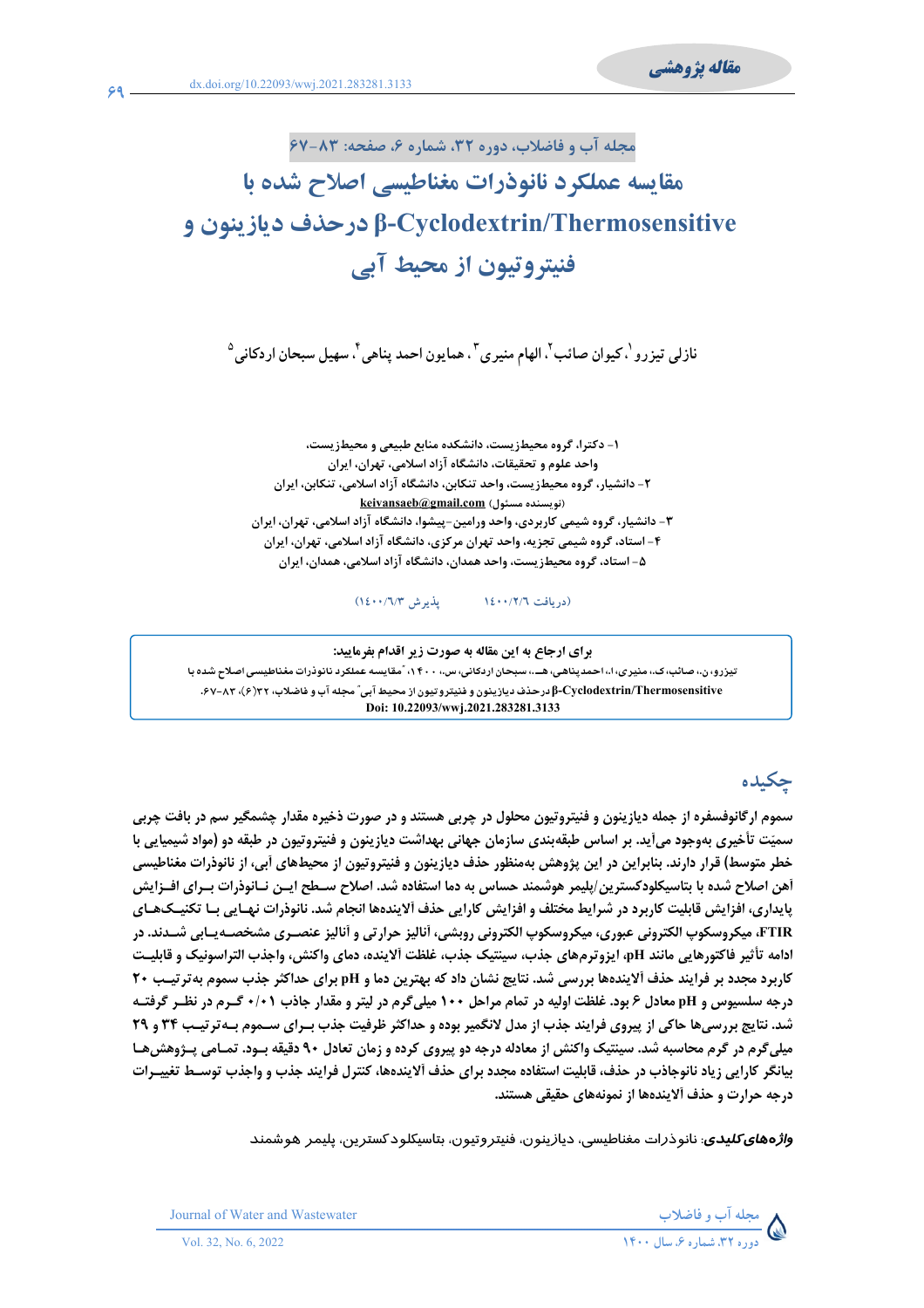#### **-١ مقدمه**

رشد جمعيت و رشد بيرويه فعاليتهاي انساني در دهـههـاي اخيـر زيسـتي را بــهدنبــال داشــته اســت. ناهنجــاريهــاي محيطزيستي با افزايش كـاربرد كودهـاي شـيميايي و افـتكـش١هـا افـزايش يافتــه اســت، در ايــن بــين اكوسيســتمهــاي ابــي يكــي از د بي رويه فعاليتهاي انساني در دهـههـاي اخيـر<br>باري در كره زمين شده و تغييرات محيطـزيسـتي<br><sub>ي ر</sub>ا بــهدنبــال داشــته اســت. ناهنجــاريهــاي حساس ترين اكوسيستمها هستند (Flores et al., 2014). موجب وقايع اسفباري در كره زمين شده و تغييرات در مقيــاس جهــاني را بــهدنبــال<br>محيط زيستي با افزايش كـاربرد كو<br>افــزايش يافتــه اســت، در ايــن بــ<br>حساسترين اكوسيستمها هستند ( موجب وقايع اس<br>در مقيـــاس جهــ<br>محيطـزيستـي با ا

افتکشها کاربرد گستردهاي در کشاورزي و سيستمهـاي دفـع افات دارند. بـهطـوري كـه در راسـتاي افـزايش بـازده محصـولات کشاورزي در تمام مراحل رشد گياهان براي از بين بـردن هـرگونـه نفهای هـرز و ميکروارگانيسـمهـا بـهکـار ميروند. در ايـن بـين، افـتکـش١عـاي ارگانوفسـفره يکـي از انـواع گروههای افتکش هستند کـه بـهمنظـور از بـين بـردن حشـرات در افتکشها کاربرد گستردهاي در کشاورزي و سيستمهـاي دفـع<br>آفات دارند. بـهطـوري کـه در راسـتاي افـزايش بـازده محصـولات<br>کشاورزي در تمام مراحل رشد گياهان براي از بين بـردن هـر گونـه<br>آفت از جمله جانوران، علفـهاي هـرز و ميکروارگانيس گروههاي افتکش هستندکـه بـهمنظـور از بـين بـردن حشـرات<br>سطح وسيع استفاده ميشوند (Maddah and Shamsi, 2012).

افتکشها به شیوههای گوناگون از جمله روانـابهـا، خروجـي هـا وارد منـابع آبـي فیهخانههای فاضـلاب و اسـپری افــتکـشهـا وارد منـابع ابـی<br>شوند. همچنین این ترکیبات میتوانند مسافتـهای طولانی را در سطح وسيع استفاده مىشوند (Maddah and Shamsi, 2012).<br>آفتكش،ها به شيوههاى گوناگون از جمله روانــاب،هــا، خروجــى<br>تصفيهخانههاى فاضـلاب و اسـپرى آفــتكـش،هــا وارد منــابع آبـى<br>مىشوند. همچنين اين تركيبات مىتوانند مسافتـهاى طول .(Bartrons Vilamala et al., 2012) (Bartrons شوند جا جابه تصفيهخانههاي فاض<br>ميشوند. همچنين ا<br>اتمسفر جابهجا شون مي

ديازينون بـا فرمـول شـيميايي C<sub>12</sub>H<sub>21</sub>N<sub>2</sub>O3PS و نـام تجـاري نئوسيدول شناخته ميشود. ساختار شيميايي ديازينون و فنيتروتيون نل ۱ امـده اسـت. وزن مولکـولي ۳۰۴/۳۵ گـرم در مـول و در شـکل ۱ امـده اسـت. وزن مولکـولى ۳۰۴/۳۵ گـرم در مـول و<br>لگاريتم ضريب اکتـانول آن ۳/۴اسـت. نقطـه جـوش آن در فشـار ۱/۳ ميلـيبـار، ۱۲۵ درجـه سلسـيوس و نقطـه ذوب آن ۸۹ درجـه ۱/۳ میلـیبـار، ۱۲۵ درجـه سلســیوس و نقطـه ذوب ان ۸۹ درجـه<br>سلسیوس است. حلالیت آن در آب کم بوده (۴۰ میلیگرم در لیتر) سلسيوس است. حلاليت ان در اب كم بوده (۴۰ ميليگرم در ليتر)<br>ولي در اغلب حلالهاي آلي حل ميشود. ديازينون در pH برابـر ۷ پایدار و باقیمانـده ان در خـاک ۱۲ تــا ۱۴ هفتــه پــس از ســمپاشــی در اغلہ<br>ر و باق<br>مدہ مي

مشاهده میشود (World Health Organization, 2004).



**Fig. 1.** Chemical structures of diazinon and ساختارهاي شيميايي ديازينون وفنيتروتيون **-۱ شکل** phenytrothion

فنيتروتيون بـا فرمـول شـيميايي C9H<sub>12</sub>NO5PS و نـام تجـاري سايفن شناخته ميشود. فنيتروتيون وزن مولکولي ۲۷۷/۲۴ و نقطـه ذوب ۹۵ درجه سلسيوس دارد. در اب بـه ميـزان ۳۰ ميلـيگـرم در ليتر حل شـده و حـد مجـاز ان بـراي انسـان ۰/۰۰۵ ميلـيگـرم بـر .(Tomlin, 1994 كيلوگرم است (1994 ,Tomlin

نحوه عملکرد اين سموم مهار عملکرد آنزيم استيل کولين استراز است واز آنجايي کـه محلـول در چربـي هسـتند در صـورت ذخيـره نحوه عملکرد اين سموم مهار عملکرد انزيم استيل کولين استراز<br>است و از آنجايي کـه محلـول در چربـي هسـتند در صـورت ذخيـره<br>مقدار چشمگير سم در بافت چربي سميّت تأخيري به وجود مي]يد. بندي سازمان جهاني بهداشت ديازينون وفنيتروتيـون طبقه بر اساس طبقهبندي سازمان جهاني بهداشت ديازينون و فنيتروتيـون<br>در طبقه دو (مواد شيميايي با خطر متوسط) قرار دارند Van Der). . Walt and Chown, 2015) مقدار چشمگير سم در بافت چربي سميت<br>بر اساس طبقهبندي سازمان جهاني بهداشہ<br>در طبقه دو (مواد شيميايي با خطر متوسط<br>با توجه به ضرورت كـاهش سـموم ارٴ<br>بين ميتوان به روشهاي پيش تغلـيظ شـ<br>بين ميتوان به روشهاي پيش تغلـيظ شـ

با توجه به ضرورتکـاهش سـمومارگانوفسـفره از محـيط آبـي روش،ای گوناگونی توسط پژوهشگران گزارش شده است که از این تغلـيظ شـامل اسـتخراج فـاز جامـد، تغلـيظمیکرواستخراج فاز جامد، فرایندهای اکسیداسیون پیشـرفته و مـواد الـي و غيرالـي بسـياري شـامل كـربن فعـال، گـرافن، كيتوسـان و .(Li e et al., 2015) پوروليت اشاره کرد (کرد روشهای گوناگونی توسط پژوهشگران گزارش شده است که از<br>بین میتوان به روشهای پیش تغلـیظ شـامل اسـتخراج فـاز جا<br>میکرواستخراج فاز جامد، فرایندهای اکسیداسیون پیشـرفته و م<br>آلـی و غیرآلـی بسـیاری شـامل کـربن فعـال، گـرافن، کیتوسـا مي

سالهای اخیرکاربرد نانوتکنولوژی و مواد نانومقیاس بهویژه در سالهای اخیرکاربرد نانوتکنولوژی و مواد نانومقیاس بهویژه<br>رات مغناطیسی در علوم محیطزیست، شـیمی و صـنایع مـورد توجــه بســياري از پژوهشــگران قــرارگرفتــه اســت وبرطبــق پژوهش،اي انجام شده، از ميان انـواع نـانوذرات سـينتيک گـزارش نانوذرات مغناطيسى در علوم محيطزيست، شـيمى و صـنايع مـورد<br>توجـــه بســيارى از پژوهشـــگران قــرار گرفتـــه اســت و برطبــق<br>پژوهش«اى انجام شده، از ميان انـواع نــانوذرات سـينتيک گــزارش<br>شده، نانوذرات مغناطيســى در حـذف و کـ عملکرد بسيار خوبي داشتند. آهن عامل کاهنده بسيار قوي است. از سوي ديگر نانوذرات مغناطيسي بهدليل برخي ويژگيهاي خـاص از مساحت سطح بسيار زياد (کهظرفيت استخراج وبازده زيادي بسيار (کهظرفيت استخراج کند)، حساسيت خوب، عامل يظ زياد و حد تشخيص كم (کـه در زمـان کوتـاهي قابـلحصـول است)، سهولت تهيه نانوذرات، سـهولت اصـلاح سـطح نـانوذرات و جمله مساحت سطح بسيار زياد (كه ظرفيت استخراج و بازده زيادي<br>را كه با مقدار كمى از جاذب فراهم مىكند)، حساسيت خوب، عامل<br>تغليظ زياد و حد تشخيص كم (كـه در زمـان كوتـاهى قابـلحصـول<br>امكان استخراج گزينشى جمع آورى آسان از محلول به مغناطيس و عدمنياز به سانتريفوژ يا استفاده از صافي پس از فرايند مغناطيس و عدمنياز به سانتريفوژ يا استفاده از صافى پس از فرايند<br>استخراج، توانايى حذف محدوده وسيعى از تركيبات آلى و غيرآلـى<br>از منابع آبى آلوده را دارد. پژوهشهاى بسـيارى بـر كـارايى بسـيار از منابع آبي آلوده را دارد. پژوهشهاي بسـياري بـر کـارايي بسـيار ولت تهيه نانوذرات، سـهولت اصـلاح سـطح نـانوذرات و<br>نراج گزينشى جمع آورى آسان از محلول به كمـك ذرات<br>و عدمنياز به سانتريفوژ يا استفاده از صافى پس از فرايند<br>توانايي حذف محدوده وسيعي از تركيبات آلي و غيرآلـي<br>يات آهن در حذف آلا حلقوی اروماتیک و افتکشها صحّه گذاشتهاند Monier et al.,). جمله مساحت سطح بسيار زياد (که ظرفيت استخراج و بازد<br>را که با مقدار کمي از جاذب فراهم ميکند)، حساسيت خوب<br>تغليظ زياد و حد تشخيص کم (کـه در زمـان کوتـاهي قابـل که با مقدار کمی از جاذب فراهم می از منابع آبي آلوده را دارد. پژوهشهايزياد نانوذرات آهن در <sup>ح</sup>ذف آلايندههايي هيدروکربنحلقوي آروماتيک وآفتکشها صحهاشته پژوهشهاي انجام شده، از ميان انـو<br>شده، نانوذرات مغناطيسـي در حـذ<br>عملكرد بسيار خوبي داشتند. آهن ه<br>سوي ديگر نانوذرات مغناطيسي به آهن در حذف الاينده تغليظ زياد و حد<br>است). سهولت ت<sub>ا</sub><br>مغناطيس و عدم<br>مغناطيس و عدم فنيتروتيون با فرمول شي<u>عيابي</u><br>فنيتروتيون با فرمول شيعيابي<br>دايفن شناخته مي شور الدين با زيال ديدا<br>كيلوگرم است به ديدان ديدان ديدان<br>كيلوگرم است به ديدان ديدان ديدان ديدان<br>است با توجه بين مي اين بين بين ديدان<br>است به ديدان بي

**١ ، شماره ،٦ سال ١٤٠٠ دوره ،٣٢ مجلهآب وفاضلاب**

Journal of Water and Wastewater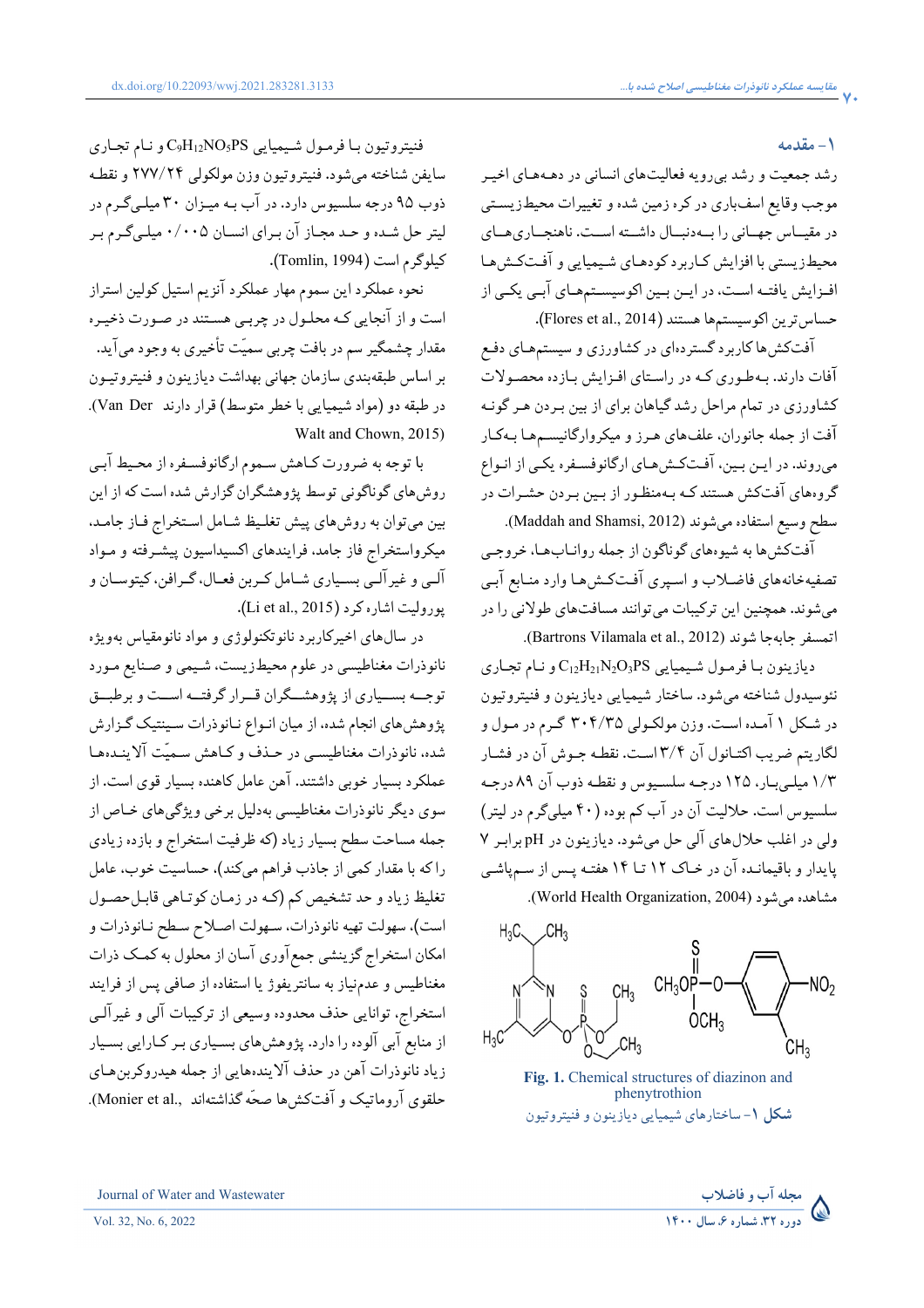2016, Maddah and Shamsi, 2012, Sobhanardakani and . Zandipak, 2017, Farmany et al., 2016, Li et al., 2013)

يکي از موانع بزرگ براي توسعه نانوذرات مغناطيسي بـهعنـوان جاذب، قابليت حلاليت و گروههاي عاملي سطح <sup>4</sup>O3Fe است واين به آن معناست که براي کاهش اندازهووسعت سـطح عملکـرد، نيـاز به اصلاح سطح <sup>4</sup>O3Fe با روشهاي مختلف شـيميايي اسـت کـه در پژوهشهـاي گذشـته بـه بعضـي از ايـن روشهـا اشـاره شـده اسـت .(Badruddoza et al., 2011)

اصـلاح سـطح بـا اتصـال زنجيـرههـاي پليمـري آلـي از جملـه پليمرهـاي هوشـمند يکـي از روشهـاي اسـتفاده شـده بـراي بهبـود ظرفيت جذب نانوذرات است. پليمرهاي هوشـمند بـهدليـل سـرعت زيـاد در پاسـخ بـه تغييـرات محيطـي شـناخته شـده هسـتند. سـطح نانوذرات قابليت اصلاح با پليمرهاي هوشمند را بهمنظـور عملکـرد اختصاصي گروههـاي عـاملي و تغييـرتوانـايي فيزيکـي و شـيميايي دارند. اين پليمرها ميتوانند نسـبت بـه عوامـل محيطـي مختلـف از جمله دما، نور، pH و ميدان مغناطيسي حساس باشند Rahman et). . al., 2011)

در ايـن پــژوهش از روش هــمرسـوبي بــراي ســنتزنــانوذرات مغناطيسي استفاده شد و براي اصلاح سطح، حـد واسـط مرکـاپتو ١ ، آليل گلايسيديل اتر، پليمر هوشمند حساس به دمـا و پليمـرتـوري شـکل وغيرسـمي بتاسيکلودکسـترين CD-AGENVC-MNPs بـه کار رفـت. هـدف از سـنتزومشخصـهيـابي ايـن نانوجـاذب، حـذف آفتکشهاي ارگانوفسفره ديـازينون و فنيتروتيـون از محـيط آبـي بود. به علاوه پارامترهـاي مـؤثردر حـذف آلاينـدههـا از جملـه pH معادل ۳/۵ تا ،۸/۵ ايزوترمهـاي جـذب در محـدوده غلظـت ۵ تـا ۱۰۰ ميليگـرم در ليتـر، سـينتيک جـذب ۲ تـا ۱۲۰ دقيقـه، دمـاي واکنش۲۰ تا ۴۵ درجه سلسيوس، واجـذب التراسـونيک ،۴۰ ۲۸ و ۱۲ کيلو وات بر فرايند واجذب نيز بررسي شدند. در پايان به منظور سنجش عملکرد نانوجاذب در محيط طبيعي تالاب انزلـي بـهعنـوان نمونه حقيقي درنظرگرفته شد.

**-١-١ آزمايشهاي جذب سطحي ديازينون وفنيتروتيون**  براي انجام پژوهشهاي جذب از محلول اسـتوک۱۰۰۰ ميلـيگـرم در ليترديازينون و فنيتروتيون بهطور جداگانه استفاده شدهومتانول

 $\overline{a}$ 

بهعنوان حلال بهکار گرفته شده اسـت. سـپس غلظـتهـاي مختلـف آلاينده را از محلول استاندارد ساخته شد. pH محلول بـا اسـتفاده از مقدار مشخصي از مجيک بافر (اسيد استيک، اسيد بوريـک و اسـيد فسـفريک)، NaOH وHCl بـا غلظـت ۰/۱ مـولار تنظـيم شـد. در نهايت کارايي جذب فنيتروتيـون و ديـازينون در pHهـاي مختلـف بررسـي شـد وازآنجـايي کـه پيونـدهاي نـانوذرات مغناطيسـي در pHهاي بسيار اسيدي وبازي شکسته مـيشـود، pH هـاي بيشـتراز ۸/۵ و كمتراز ۳/۵ آزمـايش شـدند. غلظـت اوليـه،وزن جـاذبو زمان تماس بهترتيب ۱۰۰ ميليگرم در ليتر، ۰/۰۱ گرمو ۳۰ دقيقه در نظرگرفته شد. غلظت باقيمانده سموم در سوپرناتانت بـا اسـتفاده از vis-UV اسپکتروفوتومتربراي ديازينون در ۲۴۷ نانومترو براي فنيتروتيون در ۲۷۴ نانومتر سنجيده شد. براي سنجش کارايي جذب CD-AGENVC-MNPs، درصد جذب آلايندهها بر اساس معادلـه ۱ محاسبه شد

$$
R(^{9}_{0}) = (C_{0} - C_{e}/C_{0}) * 10
$$
\n(1)

که درآن

غلظت اوليه سموم قبل از جذب و C<sub>e</sub> غلظت باقيمانده سموم بعد  $\mathrm{C_{0}}$ .(Kadam and Lee, 2015, Armaghan and جـذباسـت از Amini, 2017, Pratt et al., 2013, Moussavi et al., 2013, . Wang et al., 2014)

## **-٢-١ مطالعـهايزوتـرمو سـينتيکهـاي جـذبي ديـازينون و فنيتروتيون**

ايزوتــرم مهــم تــرين پــارامتر در طراحــي سيســتمهــاي جــذب و توصيفکننده رابطه بين غلظت ماده جذبشـونده وظرفيـت جـذب جاذب است. در اين پژوهش، بهمنظور بررسـي حالـت تعـادل مـاده جذبشونده بين فاز جامـد و مـايع از مـدلهـاي ايزوتـرم لانگميـر، فرونـدليچ-تمکـين وردلـيچ-پترسـون اسـتفاده شـد -El Abou(.

. Reash, 2016, Rahimi et al., 2014)

محدوده غلظتهاي بررسي شده ۵ تا ۱۰۰ ميلـيگـرم در ليتـرو دماي واکنش ۲۰ درجه سلسيوس بود. ايزوتـرم لانگميـربـرمبنـاي جذب تکلايهاي، يکنواخت وهمگن مـاده جـذبشـونده بـا انـرژي



**71**

<sup>1</sup> 3-Mercaptopropyltrimethoxysilane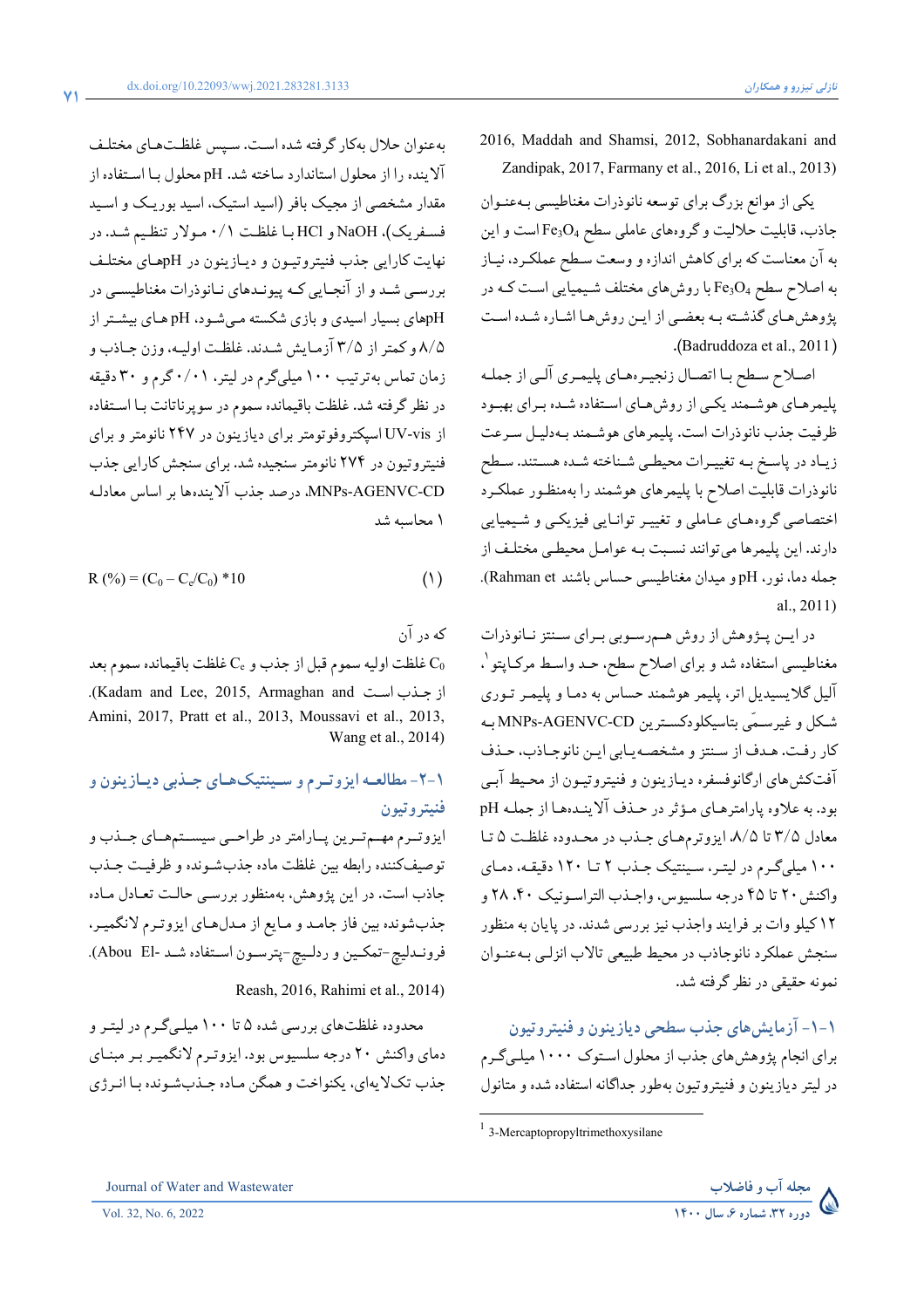$$
q_e = B_T \ln A_T + B_T \ln C_e \tag{2}
$$

كه درآن

و  $\rm B_T$  بهترتيب ثابت مدل تمکين برحسب ليتر بـر گـرم و دمـاي  $\rm A_T$ جذب برحسب ژول بر مول هستند و R بـه ضـريب عمـومي گازهـا برحسب ژول بر مول بر کيلوگرم اشاره دارد ,.Rahimi et al). . 2014)

مدل همدماي ردليچ - پترسـون شـامل سـه پـارامتر B، A و β است. A و B ثابتهاي همدماي ردلـيچ- پترسـون هسـتند. كاربرد رابطه ردليچ - پيترسون براي مايعات به شرح زير است

$$
qe = (A C_e)/(B C_e^{\wedge} \beta)
$$
 (9)

كه درآن (1 > β < 0 (β، توان ونشـاندهنـده درجـه نـاهمگني مـاده جـاذب است، در صورتي که پوشش سطحي خيلي کـم باشـد (0 = β(، ايـن معادله خطي شدهوبه قانون هنري تبديل ميشود.

براي پوشـش سـطحي زيـاد بـه ازاي 1 << B ,A و 1 > β ايـن معادله شبيه معادله فروندليچ خواهد شد کـه درآن نسـبت (B /A (و  $k_{\rm f}$  بهترتيب در ارتباط با k<sub>f</sub> و n در معادلـه فرونـدليچ خواهنـد (β -1) بود. در شرايطي که 1=β باشد معادلـه ردلـيچ - پترسـون بـه معادلـه لانگميـر شبـاهت خواهد داشت. در ايـن حــالت نسـبت (B /A (از نظرعددي مســاوي ظــرفيت جـذبتـک لايـهاي <sup>0</sup>q وB مسـاوي .(Wu et al., 2010, Jahed et al., شـد جذبخواهد تعادلي ثابت . 2014)

بهمنظور مطالعه سينتيک جـذب ديـازينون و فنيتروتيـون روي CD-AGENVC-MNPs دومعادلـــه ســـينتيکي شـــامل معادلـــه شبهدرجه اول و شبهدرجه دوم در راستاي مدلسازي فراينـد جـذب بهکار گرفته شد. معادله خطي اين دومدل بهترتيب در معادلات ۷ و ۸ بيان شده است

$$
ln(q_e - q_t) = ln(q_e) - k_1t
$$
 (Y)

$$
t/q_t = 1/k_2q_e^2 + (1/q_e)t
$$
 (A)

يکسان بر تمام سطوح روي جـاذب اسـت کـه معادلـه خطـي آن بـه صورت زيراست

$$
C_e/q_e = 1/\,K_L\, .q_{max} + C_e/\, q_{max} \qquad \qquad \textbf{(7)}
$$

كه درآن qmax حـداکثرظرفيـت جـذببرحسـب ميلـيگـرمبـرگـرم، ثابـت لانگمير K<sub>L</sub> برحسب ليتر بـر ميلـيگـرم، C<sub>e</sub> غلظـت تعـادلي سـموم برحسب ميليگرم در ليتر و q<sub>e</sub> مقدار الاينـده جـذب شـده در زمـان  $K_{\rm L}$  تعـادل برحسـب ميلـيگـرم در گـرم اسـت. پارامترهـاي  $K_{\rm L}$ و  $\,$  $\mathrm{C_{e}}$  بهترتيب عرض از مبـداً و شـيب نمـودار خطـي  $\mathrm{C_{e}}/\mathrm{q_{e}}$  در مقابـل .(Langmuir, 1918, Wang et al., 2004) است

ويژگيهاي اساسـي و نـوع فراينـد جـذب در مـدل لانگميـربـا استفاده از مقدار فاکتور بدون بعد R<sup>L</sup> مشخص ميشود، بهطوري کـه  $R_{L}=0$  جـذب نـامطلوب، 1=RL جـذب خطـي، 0=RL جـذب برگشتناپذير و 1 $R_{\rm L}$ ك0 جذب مطلوب را نشـان مـي دهـد. ايـن فاکتور با استفاده از معادله ۳ نشان داده ميشود

$$
R_{L} = 1/1 + K_{L} C_{0}
$$
 (\*)

ايزوترم فرونـدليچ بـرخلاف مـدل لانگميـر، بـر مبنـاي جـذب چندلايهاي و ناهمگن ماده جذبشونده برروي جاذب بوده و معادله خطي آن به صورت زيراست

$$
lnq_e = lnK_F + 1/n lnC_e
$$
 (f)

كه درآن

n برحسب ميليگرم برگرم و n ضريب ثابت فروندليچ است كـه n با شدت جذب و K<sup>F</sup> باظرفيت جذب مـرتبط هسـتند. بـراي عملـي بودن فرايند جـذب، ارزش عـددي n1/ بايـد بـين ۰/۱ تـا ۱ باشـد .(Abou El-Reash, 2016)

يکي ديگر از مدلهاي مطالعه ايزوترم، مدل تمکين اسـت. ايـن مدل فـاکتوري دارد کـه بـهطـور روشـن جاذبـه بـين جـاذب و مـاده جذبشونده را توضيح ميدهد که درمعادله ۵ به آن اشاره شده است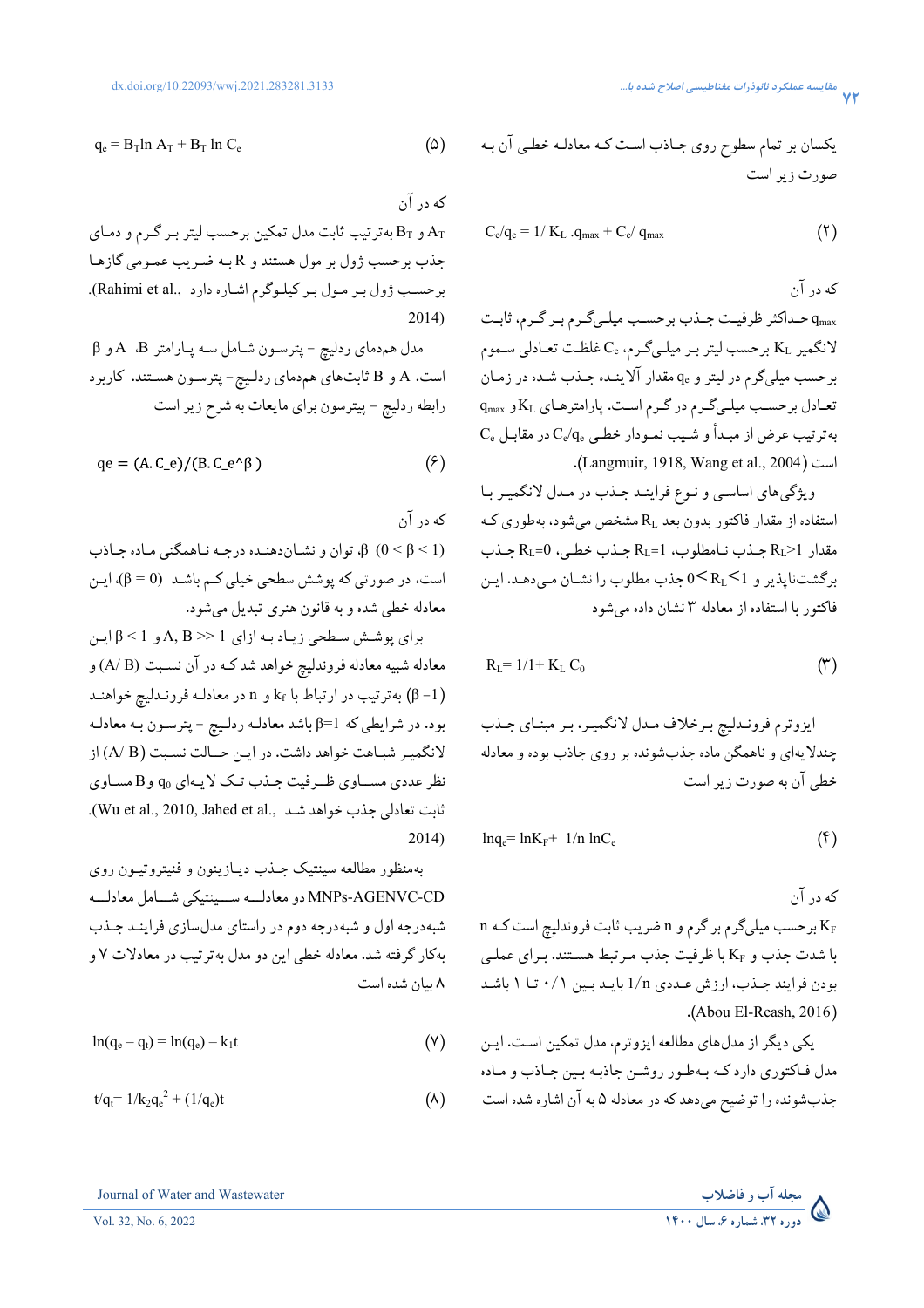که درآنها

q<sup>e</sup> وq<sup>t</sup> ه بـ ترتيـب ظرفيـت جـذبسـموم در زمـان تعـادل، زمـان t برحسب ميليگرمبرگرمو1k ضريب سرعت برحسب ۱ بردقيقـهو <sup>2</sup>k ثابت واکنش معادله شبهدرجه دوم برحسب ميليگرمبـرگـرمبـر .(Monier et al., 2016, Abou El-Reash, 2016) است دقيقه

### **-٣-١ بررسي قابليت استفاده مجدد**

دو پارامترمهم براي اثبات کارايي نانوجـاذبهـا در حـذف آلاينـده قابليت استفاده مجدد و امکان جداسازي راحت آنها از محلول است. براي ارزيابي اين توانايي ابتدا يک محلول استاندارد ١٠٠ ميليگرم در ليتراز ديازينون و فنيتروتيون که حاوي ١٠ ميليليتربـافربهينـه است، به حجم ١٠٠ ميلـيليتـررسـانيده شـد، سـپس ٠/٠١ گـرم از CD-AGENVC-MNPs را به ١/٥ ميليليتراز محلـول اسـتاندارد ۱۰۰ ميليگرم در ليترديازينون و فنيتروتيون بهطور جداگانه اضافه شد و براي ۳۰ دقيقه ورتکس شد. سپس جاذب با آهنرباي ۱ تسـلا با ابعاد ۱۰\*۱۰ سانتيمتر جداسازي شده و جذب سوپرناتانت را بـا دستگاه اسپکتروفوتومتر خوانش و درصـد حـذف بـراي هـريـک از آلايندهها محاسبه شد. در ادامه جاذب را چند بار با متانول شستشـو داده و مجدداً اپندروف را با ١/٥ ميليليتراز محلـول اسـتاندارد پـر کرده و ٣٠ دقيقـه ورتکـس شـد. ايـن چرخـه ۱۰ مرتبـه تکـرار شـد .(Sun et al., 2017)

## **-٤-١ بررسي اثر تغييرات دما بر فرايند جذب/واجذب**

يکي از اهـداف ايـن پـژوهش عـلاوه بـراصـلاح سـطح نانوجـاذب مغناطيسي، اتصال پليمرهوشمند حساس به دما به آن بود. بنـابراين بررسي چگونگي اثرات تغيير دما بر عملکـرد -AGENVC-MNPs CD در جذب و واجذب ديازينون و فنيتروتيون از فاکتورهاي مهـم است.

در اين راستا بـه محلـول اسـتاندارد ۱۰۰ ميلـيگـرم در ليتـر، ۵ ميليليتربافربهينه با pH معادل ٦ و ٠/٠١ گرم جاذب اضافه شـد. محدوده دما ۲۰ تا ۴۵ درجه سلسـيوس در نظـرگرفتـه شـد وزمـان .(Moussavi et al., 2013, Sathishkumar بود دقيقه ۱۵ واکنش . et al., 2009, Ada et al., 2009)

#### **-٥-١ اثر التراسوند بر واجذب**

در اين پژوهش توانايي واجـذب ديـازينون و فنيتروتيـون از سـطح نانوجاذب با استفاده از دستگاه التراسوند بررسي شد. بـهايـن منظـور ۲۵ ميليليترمحلول حاوي ۱۰۰ ميليگرم در ليتراز سـمومبـهطـور جداگانهو ۲/۵ ميليگرم در ليتربافربا pH بهينه ۶ آماده کرده سپس ۰/۰۵گرم جاذب اضافه کردهوبراي ۳۰ دقيقه بـرروي شـيکرلولـه قرار داده شد. پس از اين مرحله نانوجاذب را بـا آهنربـا جـدا کـرده، ۲۵ ميليليترمتانول اضافهوبا ۳ تـوان ،۱۲ ۲۸ و ۴۰ کيلـووات در بازههاي زماني ۲ تا ۶۰ دقيقه آزمايش شد (Lacin et al., 2005).

## **-٦-١ کاربرد CD-AGENVC-MNPs در حـذف ديـازينون و فنيتروتيون ازنمونهآب حقيقي**

بهمنظور ارزيابي نهايي کارايي روش مورد بحث، از نانوجاذب سنتز شده براي کاهش غلظت آلايندهها درنمونه آبحقيقي استفاده شـد. براي پژوهش، از ۳ منطقه شيجان، سياه کشيم وهندخالـه در تـالاب انزلي نمونهبرداري شد. بهمنظور بررسي غلظت پسزمينه آلايندهها، ابتدا نمونههاي آب، با اسـتفاده از دسـتگاه کرومـاتوگرافي گـازي بـا دتکتور نيتروژن- فسفرآزمايش شد. سـپس بـراي جداسـازي مـواد معلق جامد نمونههاي آب از کاغذ صافي ۰/۴۵ ميکرومترعبور داده شد. در اين مرحله غلظـت آلاينـده ۱۰ ميلـيگـرم در ليتـرو مقـدار جاذب ۰/۲۸ گرم در نظر گرفته شد. pH محلول با اسـتفاده از HCl و NaOH ۰/۰۲ مولار در محدوده pH بهينه تنظيم شد. نمونههـا در دماي اتاق به مدت ۴۵ دقيقه روي شـيکرقـرار داده شـد. در نهايـت جاذب با استفاده از آهنربا جداسازي و محلـول از فيلتـر سرسـرنگي ۰/۲۲ ميکرومتـرعبـور داده شـد. بـراي سـنجش غلظـت باقيمانـده ديازينون وفنيتروتيون از دستگاه کروماتوگرافي گازي استفاده شد و لازمبه ذکراست که تمامي مراحل با ۳ بار تکرار انجام شد.

# **-۲ موادوروشها -١-٢ موادودستگاههاي استفاده شده**  آهن سهظرفيتي ۶ آبه، آهن دوظرفيتي ۴ آبه، تريمرکاپتوپروپيـل تريمتوکسي سيلان، آمونياک ۲۵ درصد، تولوئن خشک، تترا اتيـل اورتوسيليکات <sup>י</sup>، آليل گلايسيديل اتر <sup>۲</sup>، متانول و اتـانول از شـرکت

 $\overline{a}$ 

Journal of Water and Wastewater **وفاضلاب مجلهآب**



<sup>1</sup> Tetra Ethyl Ortho Silicate (TEOS)

 $^{2}$  Allyl Glycidyl Ether (AGE)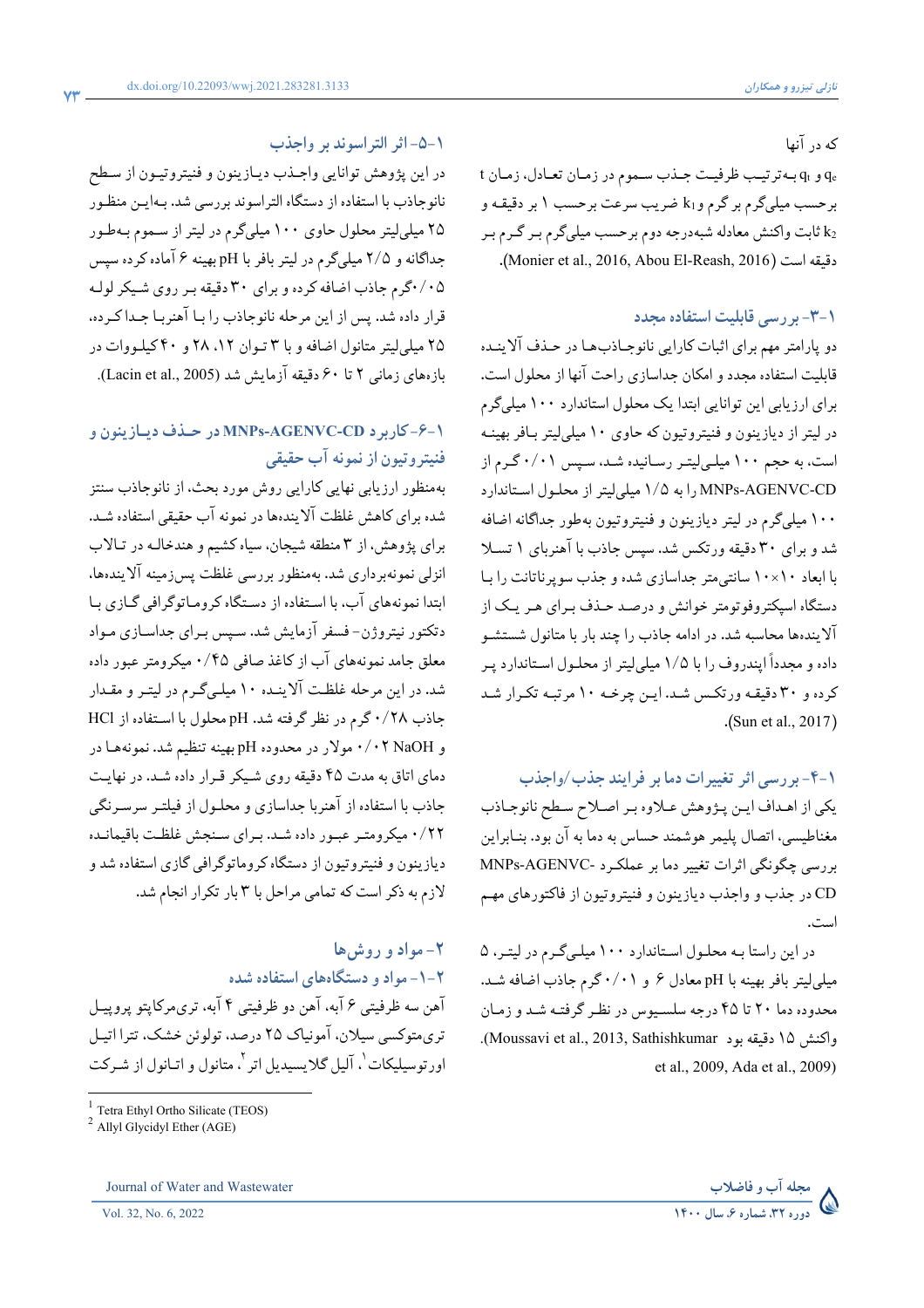مـرک <sup>۱</sup> آلمـان و بتاسيکلودکســترين <sup>۲</sup> و ان وينيــل کاپرولاکتــام <sup>۳</sup>از شرکت سيگماوديازينون وفنيتروتيون ۹۵ درصد از شرکت کاران چين تهيه شد.

بهمنظور سنتز و بررسي پارامترهاي تأثيرگذار بر جذب آلاينـده از دســتگاههــاي pH متـــر (Switzerland) هتاي pH-meter Basic20 Heidolph MR Hei-Tec/ استيرر مگنت ،Wisd vm-10 ورتکس ،Sigma 3-18 ks/ Germany ســـــانتريفيوژ ،Germany Perklin-Elmer/Spectrum Two اســـــــپکتروفوتومتر اولتراسـونيک ،Spectrophotometer RAYLEIGHT/UV-2601 استفاده GC/MS Agilent 8790 و Wuc-D10H made by korea شد.

**-٢-٢ سنتز نانوذرات آهن با پوشش تترا اتيل اورتوسيليکات**  نـانوذرات مغناطيسـي بـا اسـتفاده از روش هـمرسـوبي سـنتز شـد .(Panahi and Alaei, 2014, Pich et al., 2005, Farmany et . al., 2016, Rajput et al., 2016)

ايـن روش بــهدليــل ســادگي وکــارايي زيـاد يکــي از بهتــرين روشهاي سنتزنانوذرات مغناطيسي است که بهدليل مراحـل انجـام آسان و نياز کمتربه مواد و روشهاي خطرناک بـهطـور گسـترده در علــوممختلــف از جملــه محــيطزيســت، پزشــکي، داروســازي و دارورساني کاربرد دارد (Kulkarni et al., 2012).

آهن سهظرفيتي ۶ آبه و آهن دوظرفيتي ۴ آبه (۱۰:۵ مول) در ۷۰ ميليليترآب مقطر حل کرده سپس محلول آمونياک (۲۵ درصد حجمي/ حجمي) قطرهقطره اضافه شد تا جايي که pH محلول به ۱۱ رسيد. در اين pH رنگ محلول متمايل به سياه شد. بعد از ۲ سـاعت ودر دماي ۸۰ درجه سلسيوس محلول قبل را با ۸۰ ميليليتراتانول و ۴۰ ميليليترتئوس ترکيب کردهوبـهمـدت۲۴ سـاعت در دمـاي اتاق روي مگنت استيرر قرار داده شد. در انتهـا نـانوذره سـنتز شـده، چند مرتبه با آبمقطـر شستشـودادهودر دمـاي اتـاق خشـک شـد .(Yang et al., 2016, Yu and Xie, 2012)

 $\overline{a}$ 



در اين مرحله بعد از خشک شدن نانوذره سنتز شده، مقدار ۲ گرم از آن را به ۵۰ ميليليترمحلول تـريمرکـاپتوپروپيـل تـريمتوکسـي سيلان و تولوئن خشک اضافه کرده و بهمدت ۴۸ سـاعت در حمـام پارافين که دماي آن روي ۸۰ درجه سلسيوس تنظيم شده بـود قـرار داده شد. پس از اتمام فرايند، نانوذره مغناطيسي اصلاح شده، با ۳۰ ميلي ليتر تولوئن شسته و در دسـيکاتور خشـک شـد Panahi and). . Alaei, 2014)

**-٤-٢ اتصال پليمر هوشمند حساس بهدما (**VC-N **(**

نانوذره مغناطيسي اصلاح شده در مرحلـه قبـل را بـه ۴۰ ميلـيليتـر اتــانول، ۱ گــرمان وينيــل کاپرولاکتــامو ۱۰ ميلــيليتــرآليــل گلايسيديل اتراضافه کرده، سپس تحت دمـش گـاز نيتـروژن قـرار داده شد. دماي واکنش را بين ۶۰ تا ۶۵ درجه سلسيوس تنظيم کرده وپـس از ۵ دقيقـه دمـش گـاز نيتـروژن ۰/۱ گـرم -۲،۲ آزوبـيس ايزوبوتيرونيتريل بـهعنـوان آغـازگرواکـنش اضـافه شـد. بعـد از ۷ ساعت محصول بهدست آمده، با ۳۰ ميليليتراتانول شستشـودادهو در دماي اتاق خشک شد.

## **-٥-٢ اتصال بتاسيکلودکسترين بهنانوذره مغناطيسي اصـلاح شده**

ابتدا ۰/۵ گرم بتاسيکلودکسترين در ۵۰ ميليليتربافراستاتباpH برابر ۵ حل شد. سپس ۲ گرمنانوذره مغناطيسي اصلاح شده مرحلـه قبل را به محلول اضافه کردهوبراي ۴۸ ساعت روي شيکرقرار داده شد. در نهايت محصول به دست آمده را با ۵۰ ميليليتر استات بـافر و ۱۰۰ ميليليترآب مقطر شستوشودادهودر دماي اتـاق خشـک .(Liao and Chen, 2002) شد

#### **-٦-٢ تعيين مشخصات جاذب سنتز شده**

آناليزطيفسـنجي FTIR بـا اسـتفاده از اسـپکتروفوتومتر-Perklin Elmer Spectrum Two Spectrophotometer



 $1$  Merck

<sup>&</sup>lt;sup>2</sup> β-Cyclo Dextrin (β-CD)

<sup>3</sup> N- Vinyl Caprolactam (N-VC)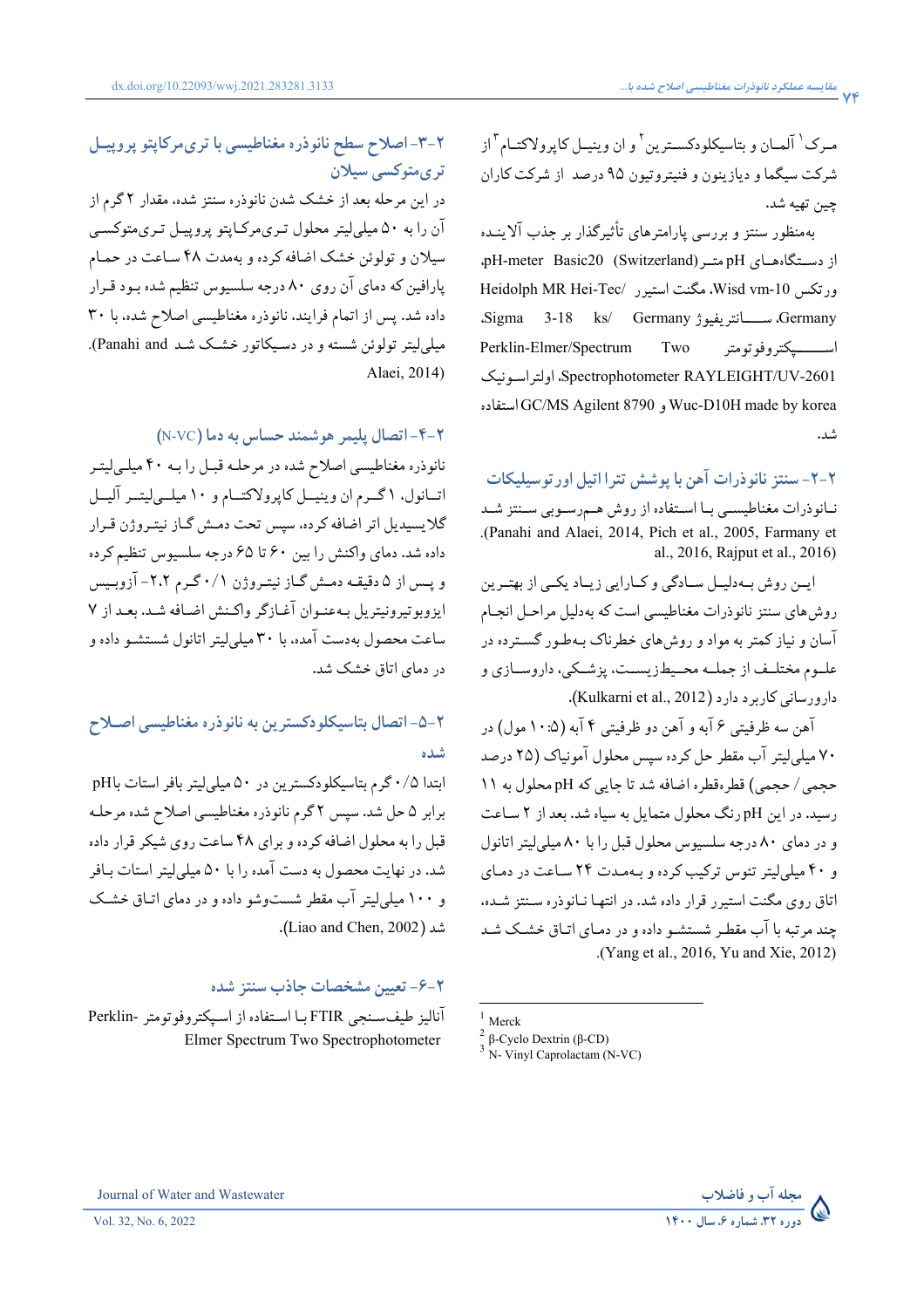

**Fig. 2.** TEM and SEM images of MNPs-AGENVC-CD **شکل -۲** تصوير TEM و SEM مربوط به CD-AGENVC-MNPs

وتصــاويرميکروســکوپالکترونــي RAYLEIGHT/UV-2601 عبــوري ١ بــا دســتگاه مــدل 208 EM PHILIPS تهيــه شــدند. مورفولوژي سطح جاذب، شـکل وانـدازه نانوجـاذب مغناطيسـي بـا میکروسکوپ الکترونی روبشی<sup>۲</sup> مـدل VEGA/TESCAN بررسـی شـــد. آنـــاليز حرارتــــي<sup>۳</sup>بــــا اســــتفاده از دســـتگاه 10.00 SW STAR/METLER در دمـاي اتـاق تـا بـيش از ۶۰۰ درجـه سلسيوس انجام شد و در نهايت آناليز عنصرى نمونه<sup>۴</sup> توسط دستگاه 3.00V VarioEL بررسي شد.

## **-٣ نتايج وبحث MNPs-AGENVC-CD مشخصات تعيين -١-٣**

ســـاختار شـــيميايي نانوجـــاذب مغناطيســـي اصـــلاح شـــده بـــا بتاسيکلودکسترين با استفاده از اسپکتروفوتومتر FTIR بررسي شـد. ۵۷۱ مشخصه پيوندهاي O–Fe در اشکال ۴ وجهي -1 طول موج cm .(Kumari et al., 2015, Yuwei and Jianlong, 2011, اسـت . Feng et al., 2012)

طول موجهـاي ۸۰۱ و ۱۰۹۶ نشـاندهنـده اتصـال گـروههـاي سيليکا بـا پيونـدهاي Si–O–Si اسـت. پيـکهـاي ۲۱۹۳ و ۲۹۱۹ بهترتيب بيانکننده پيوندهاي H–S و H–C هستند. طول مـوجهـاي ۱۶۳۲ و ۳۴۱۹ نشاندهنده حضور گروههاي هيدروکسـيل اسـت و

 $\overline{a}$ 



پيک ۱۳۸۳ حضورپيوند O–C را تأييـد مـيکنـد .,al et Wang(. . 2014, Van Der Walt and Chown, 2015)

تمامي طيفهـاي FTIR بيـانگر اتصـال موفقيـتآميـز زنجيـره پليمري به نانوجاذب مغناطيسي اصلاح شده است. ميکروگرافهاي TEM، مورفولوژي و سايزنانوذرات را مشخص ميکننـد. همچنـين SEM ابزاري بسيار قوي براي آنـاليزمورفولـوژي، انـدازه و سـطح .(Yu et al., 2016) است MNPs-AGENVC-CD

شـکل ۲ نشـان مـيدهـد کـه نـانوذره CD-AGENVC-MNPs ساختار کروي دارد و ميانگين سايزذرات ۳۰ تا ۷۰ نـانومتراسـت. همچنين هالهاي روي ذراتکروي مشـخص اسـت کـه نشـاندهنـده اتصال خوب بتاسيکلودکسترين بر نانوذره مغناطيسي اصـلاح شـده است.

بهمنظور آناليزعنصري بخشي از نانوجاذب بهصـورت تصـادفي جدا شده است سپس توزيع اتمي روي سطح جـاذب، سـنجش شـده است. بر اساس نتايج بهدست آمده، پس از اتصـال زنجيـره پليمـري Fe، ۲/۶۳ درصد وSi، ۲۲ درصد کاهش يافته است که بهدليل قرار گرفتن در سطوح داخلـي نانوسـاختار، کـاملاً قابـلتوجيـه اسـت. از سوي ديگر به واسطه حضور گـروههـاي سـيلان و وينيـل، افـزايش قابلملاحضهاي در C، ۱۰/۵۱ درصد و N، ۸/۲۷ درصد ديده شـد که تأييدكننده اتصال موفقيتآميز زنجيره پليمري بـه <sup>4</sup>O3Fe اسـت. همچنين بهدليل اتصال بتاسيکلودکسترين، اكسيژن ۵۶/۵۸ درصد و هيدروژن بهطور قابلملاحضهاي افزايش داشته است.

نتـايج آنـاليز CHN بـراي CD-AGENVC-MNPs تغييـرات بديهي را در درصد کربن، نيتروژن و هيـدروژن، نسـبت بـه MNPs



<sup>1</sup> Transmission Electron Microscope (TEM)

<sup>&</sup>lt;sup>2</sup> Scanning Electron Microscopy (SEM)

<sup>&</sup>lt;sup>3</sup> Thermal Gravimetric Analysis (TGA)

<sup>&</sup>lt;sup>4</sup> C-H-N Analysis (CHN)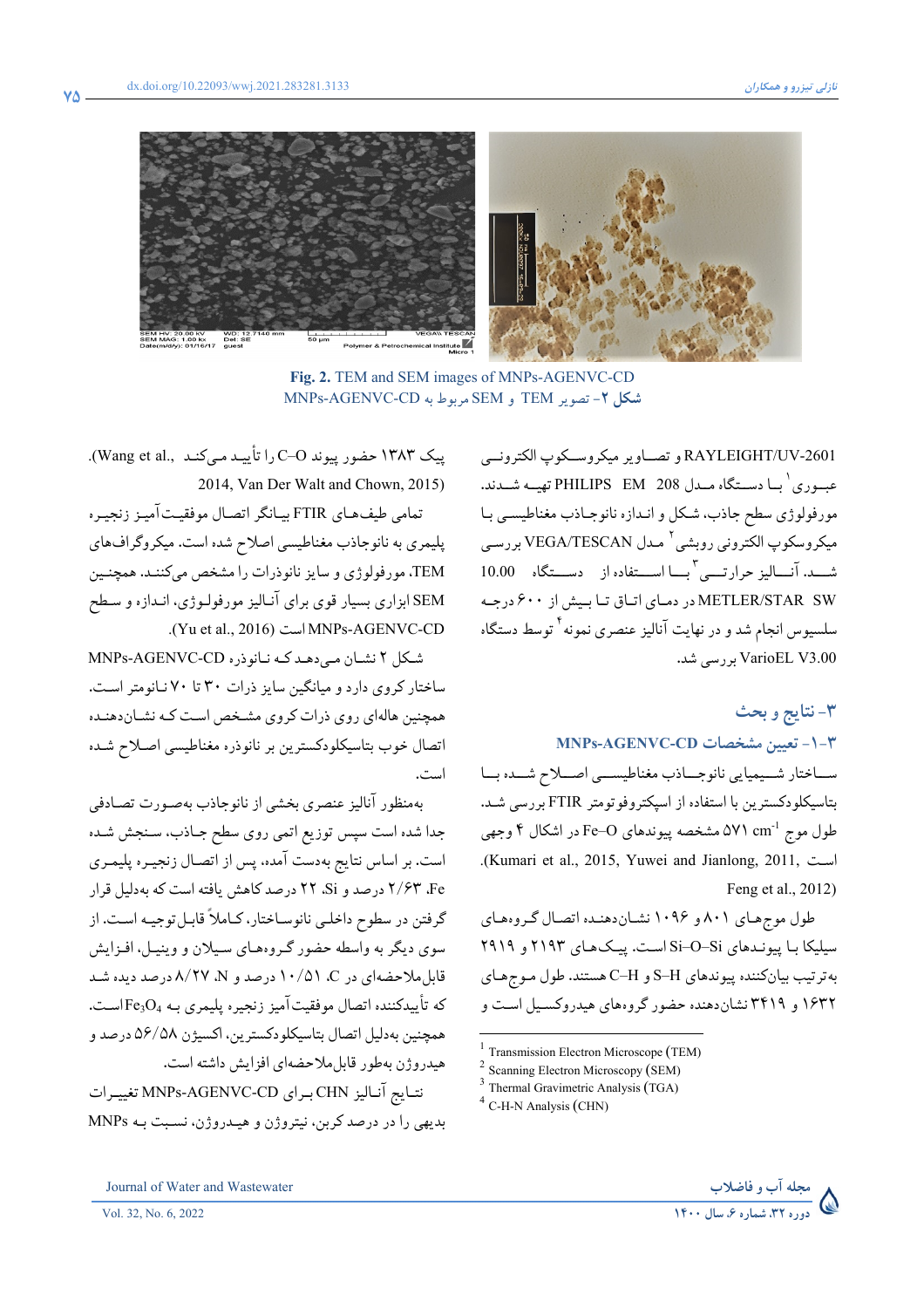نشان ميدهد. آناليزعنصري نانوذره مغناطيسي نشان داد که درصـد کربن، نيتروژن و هيدروژن بـهترتيـب ،۵/۷۴۶ ۰/۲۷۱ و ۱/۶۹۹ بوده است که بعد از اتصال بتاسيکلودکسترين به نانوذره مغناطيسـي بهدليل حضور گروههاي هيدروکسيل براي کربن و نيتروژن به شکل محسوس و قابلانتظاري کـاهش درصـد عنصـري مشـاهده شـد، در حالي که درصد هيدروژن افزايش يافته است. درصـد عناصـر بـراي کربن، نيتـروژن و هيـدروژن بـهترتيـب ،۵/۲۹۹ ۰/۸۶ و ۱/۳۱۶ بود.

براساس نتايج آناليز حرارتي درصد وزني نانوجاذب در بازههاي دمايي مختلف کاهش يافته است. اولين کاهش درصد وزنـي حـدوداً ۶ درصد) بهدليل تبخيـرمولکـولهـاي آب جـذب سـطحي شـده در ۲۵۰ درجه سلسيوس مشاهده شد. سپس با افزايش دما بين ۳۷۰ تـا ۶۰۰ درجه سلسيوس کاهش درصد وزني ديگري ۹ درصـد رخ داده که به واسطه تخريب زنجيره پليمري با افـزايش دمـا رخ داده اسـت. کاهش درصد وزني نانوذره مغناطيسي اصلاح شده بيانکننده اتصال مطلوب زنجيره پليمري AGENVC-CD-β به MNPs است.

## **-٢-٣ بررسي اثر pH محلول بـر فراينـد جـذب ديـازينون و فنيتروتيون**

يکي از ضرروريترين پارامترها در فراينـد بررسـي کـارايي جـذب نانوجاذبها، pH بهينه است. بر اين اساس فرايند بهينهيـابي pH در سـنجش توانـايي جـذبفنيتروتيـون وديـازينون توسـط -MNPs CD-AGENVC در محدوده pH معادل ۳/۵ تا ۸/۵ انجام شد. بـر اساس نتايج بهدست آمده که در شکل ۳ آمده اسـت بـا افـزايش pH براي فنيتروتيون و ديازينون جذب بهتدريج افزايش يافته و در pH برابر ۶ به بيشترين مقدار خود رسيده است، به اين صورت که بـراي ديازينون ۹۶ درصد وبراي فنيتروتيون ۸۸ درصـد بـهدسـت آمـد و سپس در محدوده pH بازي به کمترين مقـدار جـذب رسـيده اسـت. ساختارتوري شکل CD-β با گروههاي متعدد هيدروکسيل در سطح و لايــه درونــي هيــدروفــوب مــوجب شــده است کــه -MNPs CD-AGENVC درصد جذب زيـادي در pH برابـر ۶ داشـته باشـد (2010 .,al et Sheng(. همچنيـن در ايـن pH پيــونــدهاي قــوي بيــن سطــح هيدروفـوبيک جـاذب و مولکول هيدروفـوب بـرقـرار





**Fig. 3.** Comparison of diazinon and phenytrothion adsorption percentages on MNPs-AGENVC-CD at different pH **شکل -۳** مقايسهدرصد جذب ديازينون وفنيتروتيون روي مختلف هاي pH در MNPs-AGENVC-CD

ميشود. در ضمن براي اطمينان از صحت سنجش pH بهينه، pHPZC نيز بررسي شد. نتايج بررسي pH پتانسيل صفرنشان ميدهد کـه بـا  $\rm(Li$  et al., 2012). افزايش pH<sub>PZC</sub> ،pH

## **-٣-٣ مطالعهايزوترمهاي جذبي ديازينون وفنيتروتيون**

همان طور که گفته شد، ايزوترم جذب روشي مناسب و ضروري در طراحي و بهينهسازي فرايندهاي جذب است. چندين مدل ايزوتـرم براي ارزيابي تعادل جذب سطحي ترکيبات از محلـولهـا از جملـه مدل لانگميروفروندليچ ارائه شده است. براساس نتايج ارائـه شـده در جدول ۱، ضريب همېستگي در مدل لانگمير براي هر دو آلاينده بيش از اين ميزان در مدل فروندليچ و تمکين است که نشـاندهنـده توزيع يکنواخت جايگاههـاي فعـال روي سـطح جـاذب بـهصـورت تکلايهاي و همگن بوده است. به علاوه از آنجايي که مقـدار  $\rm R_L$  در مدل لانگميربين صفرو ۱ است، همچنين مقدار ثابـت فرونـدليچ و تمکين کمتراز ۱ بود ميتوان نتيجـه گرفـت کـه جـذب ديـازينون و فنيتروتيـون روي CD-AGENVC-MNPs مطلـوببـوده اسـت و حداکثرظرفيت جذب براي ديـازينون ۳۴ و بـراي فنيتروتيـون ۲۹ ميليگرم در گرم محاسبه شد. بنابراين با توجه به ضرايب رگرسـيون بهدست آمده در مدلهاي تعادلي ايزوترم، دادههاي حاصل از فرايند جذببا مدل ايزوترم لانگميربهترتوصيف ميشود.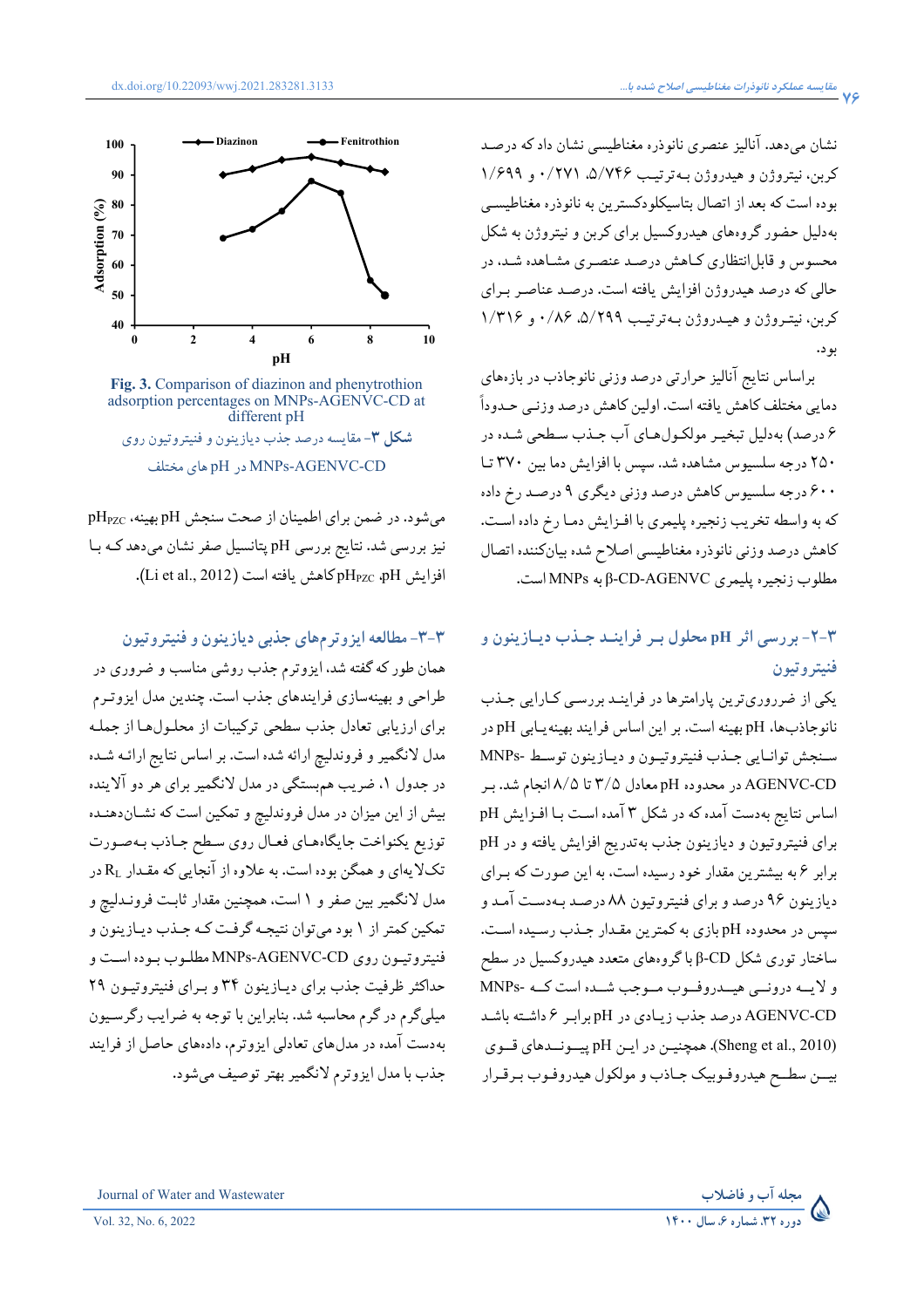| <b>Isotherm</b><br>models | <b>Pesticides</b> | $q_{max}$<br>(mg/g)   | $\mathbf{K}_{\text{L}}$<br>(L/mg) | $R_{L}$     | $\mathbf{R}^2$ |
|---------------------------|-------------------|-----------------------|-----------------------------------|-------------|----------------|
| Langmuir                  | Diazinon          | 0.999                 | 0.043                             | 0.22        | 34.24          |
| isotherm                  | Phenitrotation    | 0.996                 | 0.221                             | 0.035       | 29             |
|                           |                   | $K_{\rm F}$<br>(mg/g) | $\mathbf n$                       | $R^2$       |                |
| Freundlich                | <b>Diazinon</b>   | 5.65                  | 1.17                              | 0.996       |                |
| isotherm                  | Phenitrotation    | 1.076                 | 1.203                             | 0.993       |                |
|                           |                   | $B_T$                 | $A_T$                             | $b$ (J/mol) | $R^2$          |
| Tamkin                    | Diazinon          | 0.941                 | 531.74                            | 5.12        | 4.66           |
| isotherm                  | Phenitrotation    | 0.941                 | 640.52                            | 0.818       | 3.86           |

**جدول -۱** پارامترهاي مدلهاي ايزوترم جذب ديازينون وفنيتروتيون **Table 1.** Parameters of diazinon and phenytrothion adsorption isotherm models



**Fig. 4.** Efficacy of diazinon uptake on MNPs-AGENVC-CD **شکل -۴** کارايي جذب ديازينون بر CD-AGENVC-MNPs



MNPs-AGENVC-CD **شکل -۵** کارايي جذب فنيتروتيون بر CD-AGENVC-MNPs

**-٤-٣ مطالعه سينتيک جذب ديازينون وفنيتروتيون** 

پارامترهـاي مــدل سـينتيک جــذبديـازينون وفنيتروتيــون روي نانوجــاذب CD-AGENVC-MNPs از رســم نمــودار معــادلات شـبهدرجـه اول ودومبـهدسـت مـيآيـد. همـان گونـه کـه از نتـايج معادلات سينتيکي بـراي جـذب ديـازينون و فنيتروتيـون مشـخص است ميزان ضريب تعيين از معادله شبهدرجه دوم پيـروي مـيکنـد، چون که ضريب تعيين  $\mathrm{R}^2$  براي ديـازينون و فنيتروتيـون در معادلـه 2 شبهدرجه دوم برابربا ۱ بوده اسـت و ضـريب تعيـين R در معادلـه شبهدرجـه اول بـراي ديـازينون وفنيتروتيـون بـهترتيـب ۰/۹۶۲ و .(Tizro et al., 2019) بوده است (19

همچنين شکلهاي ۴ و ۵ کارايي جذب را در بازههاي زمـاني ۲ تا ۱۲۰ دقيقه نشان ميدهد. با توجه به نتـايج بهتـرين زمـان جـذب (زمان تعادل) براي ديازينون وفنيتروتيون ۹۰ دقيقه بوده است.

# **-٥-٣ بررسي تأثير تغييرات دما بر فرايند جذب ديـازينون و فنيتروتيون**

هدف از اين آزمايش، بررسـي تغييـرات درجـه حـرارت بـرفراينـد جذب/واجذب بود. محـدوده دمـاي بررسـي شـده ۲۰ تـا ۴۵ درجـه سلسيوس در نظرگرفته شد. شـکلهـاي ٦ و ٧ مقايسـه اثـردمـا بـر فرايند جذب و واجذب ديازينون و فنيتروتيون را نشان ميدهد. بـر اساس نتايج بهدست آمده، حداکثر درصـد جـذب بـراي ديـازينون و فنيتروتيون بهترتيب ۹۵ و ۸۵ درصد بـوده کـه در دمـاي ۲۰ درجـه سلسيوس بـهدست آمـدهو حداقل درصد جـذبنيـزدر ۴۵ درجــه

Journal of Water and Wastewater **وفاضلاب مجلهآب**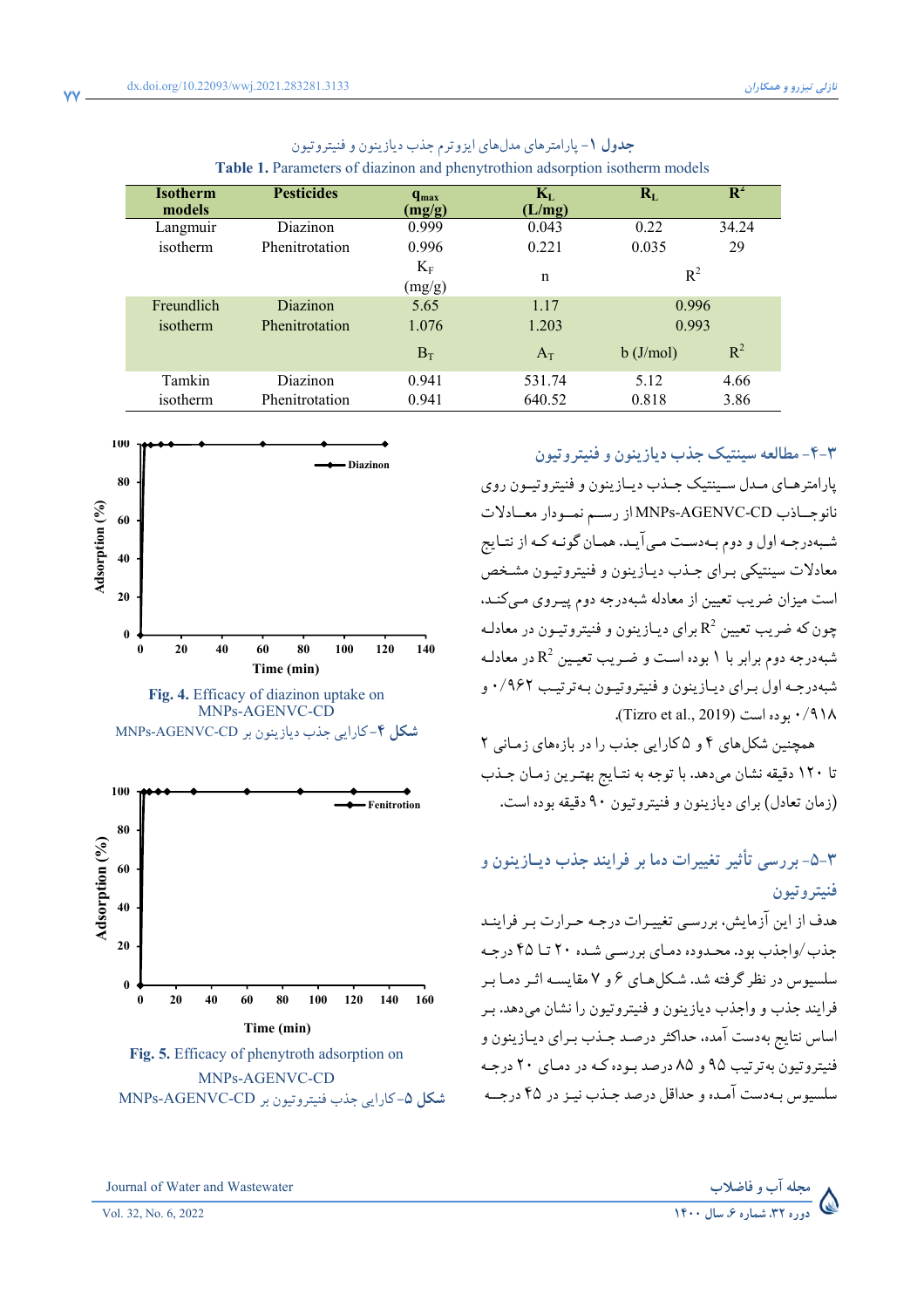







 **Fig. 8.** Comparison of the ability of MNPs-AGENVC-CD to absorb diazinon and fenitrothion consecutively **شکل -٨** مقايسهتوانايي CD-AGENVC-MNPs در جذب

ديازينون و فنيتروتيون براي دفعات متوالي

## **-٦-٣ بررسي قابليت استفاده مجـدد CD-AGENVC-MNPs بهمنظور حذف سموم**

همــان گونــه کــه در شــکل ۸ نشــان داده شــده اســت، جــاذب CD-AGENVC-MNPs قابليت جذب ديازينون و فنيتروتيـون را حداقل براي ١٠ مرتبه دارد. لازم بـه ذکـراسـت کـه کـارايي جـذب نانوجاذب براي ديـازينون نسـبت بـه فنيتروتيـون در تمـام دفعـات تکرار فرايند عدد بيشتري را نشان ميدهد. بهاين صورت که درصـد



**Fig. 6.** Comparison of diazinon and fenitrothion adsorption percentages on MNPs-AGENVC-CD at different temperatures **شکل -٦** مقايسهدرصد جذب ديازينون وفنيتروتيون روي CD-AGENVC-MNPs در درجه حرارتهاي مختلف

اتفاق افتاده است. برمبناي اصل لوشاتليه، با افزايش درجه حـرارت درصد جذب کاهش يافته و واکنش گرمازا بوده است.

از سوي ديگربهدليل حضور پليمرهوشمند حسـاس بـه دمـا، در دماي ۲۰ درجه، زنجيره پليمري آماده پذيرش جذبشونده مـيشـود و توانايي نانوجاذب براي جذب آلايندهها از محلول آبي را افزايش مييابد.

بخش ديگراين آزمايش، بررسي اثرتغييرات درجه حرارت بـر فرايند واجذب ديازينون و فنيتروتيون بود. لازم بهذکر است، بخش مهمي از پژوهشهاي انجام شـده در ايـن پـژوهش بـهدليـل حضـور پليمرهوشمند حساس به دماطراحي شد.

بر اساس نتايج بهدست آمده، نحوه عملکرد اين زنجيره پليمـري در درجه حرارتهاي متفاوت بهگونهاي بود که ميتوان با اتکا به آن فراينـد جـذبديـازينون وفنيتروتيـون از محـيط آبـي را بـه شـکل مطلوبي کنترل کرد. بهاين معني که جاذب توانـايي عملکـرد دوگانـه جذب و واجذب آلاينده را دارد. همان گونه که در شکل ٧ مشـخص است، حـداکثـرواجــذب آلاينــدههـا از سطــح نـانـوجاذب در ٣٥ درجه سلسيوس اتفاق افتاده است.

در اين دما زنجيره پليمري جمـع شـدهودر نتيجـه ايـن چـروک خوردگي آلايندهها از سطح جاذببه محيط آبي برميگردند.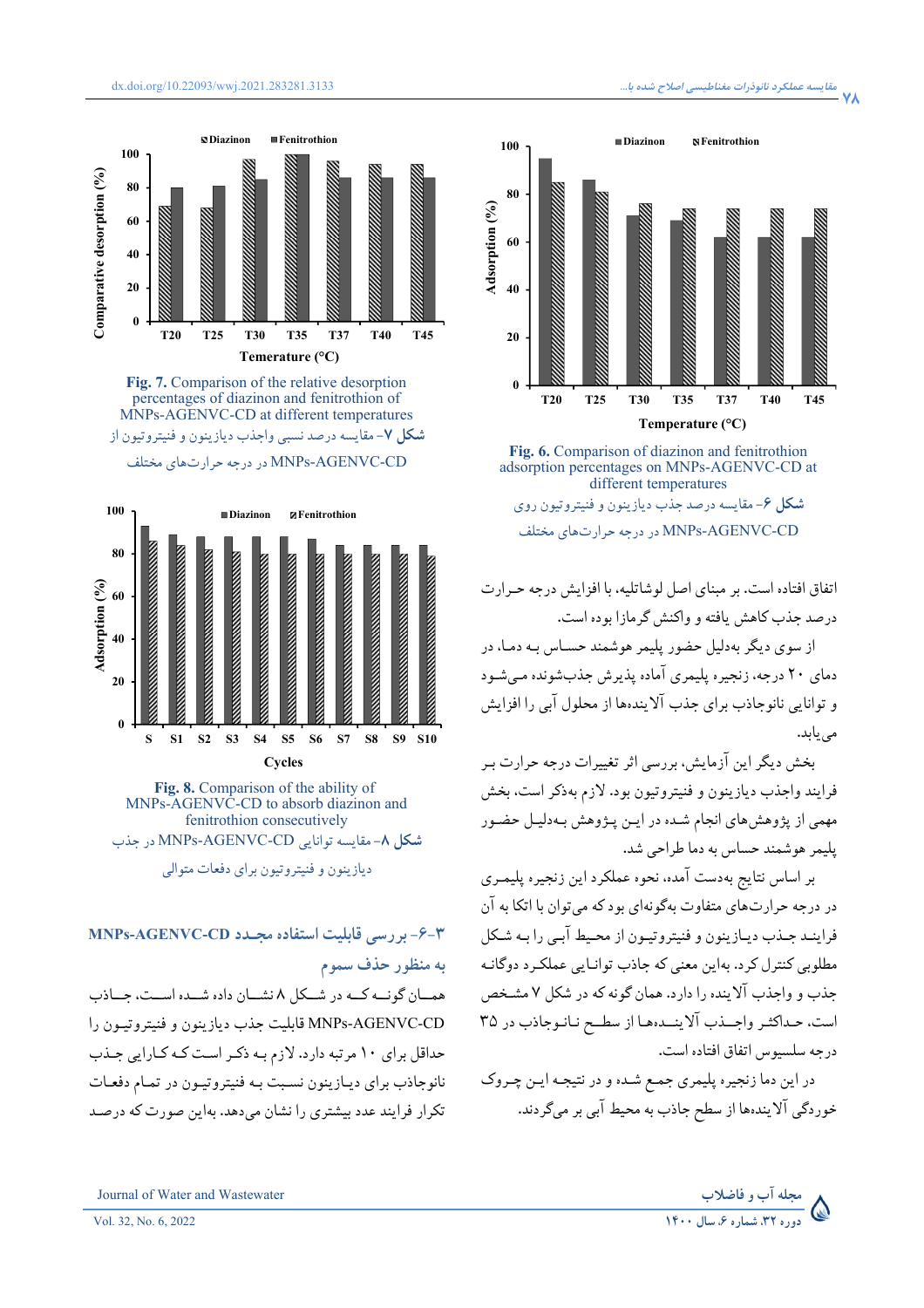جذب در مرحله اول براي ديازينون ٩٣ درصد و بـراي فنيتروتيـون ٨٦ درصد بوده که در انتهاي چرخـه فراينـد بـراي ديـازينون بـه ٨٤ درصد وبراي فنيتروتيون به ٧٩ درصد رسيد.

## **-٧-٣ بررسي تأثير اولتراسوند بر فرايند واجذب ديـازينون و فنيتروتيون**

در اين پژوهش درصـد واجـذب فنيتروتيـون و ديـازينون از سـطح CD-AGENVC-MNPs توسط دستگاه اولتراسـوند بررسـي شـد و نتايج در شکل ٩ آمده است. هدف از اين آزمايش تکانـدن آلاينـده از سـطح جـاذب در سـه محـدوده ١٢، ٢٨ و ۴٠ كيلـووات بـراي گزينش بهترين توان دستگاه براي واجذب آلايندههـا بـود. محـدوده زماني بررسي شـده ٢ تـا ٦٠ دقيقـه در نظـرگرفتـه شـد. بـا مقايسـه گرافهاي بهدست آمده مشخص شد که در تـوان ١٢ کيلـووات و بـا گذشـت ١٥ دقيقـه بـراي ديـازينون واجـذب١٠٠ درصـد وبـراي فنيتروتيون واجذب ٩٦ درصد بود. در تـوان ٢٨ کيلـووات و زمـان

١٥ دقيقـه، واجـذب ديـازينون و فنيتروتيـون بـهترتيـب ٩٥ و ٧٣ درصد بود. علاوه بر اينکه واجذب کامل در زمـان ٣٠ دقيقـه اتفـاق افتاد و در نهايت در تـوان ٤٠ کيلـووات و زمـان ١٥ دقيقـه هـردو آفتکش ١٠٠ درصد واجذباز روي نانوجـاذب را داشـتند. نتـايج مشخص ميکنند که با صرف انرژي کمترنيـزمـيتـوان بـهواجـذب کامل هردوآلاينده دست يافت.

## **-٨-٣ ارزيــابي توانــايي CD-AGENVC-MNPs در حــذف ديازينون وفنيتروتيون ازنمونهآب حقيقي**

صحتسـنجي عملکـرد نانوجـاذب در محـيط طبيعـي بـا اسـتفاده از شبيهسازي نمونه حقيقي انجام شد. غلظـت فنيتروتيـون وديـازينون باقيمانده در نمونههاي آب توسط دسـتگاه کرومـاتوگرافي گـازي بـا ستـون نيتـروژن و دقـت ميکــروگـرم در ليتـر سنجيـده شـد. نتـايج نشان دادند که درصـد جـذب آلاينـده از نمونـه حقيقـي آب توسـط جـاذب CD-AGENVC-MNPs براي ديـازينـون وفنيتـروتيـون





**Fig. 9.** Comparative diagram of diazinon and fenitrothion desorption at 12, 28 and 40 kW **شکل -٩** نمودارمقايسهاي واجذبدرتوان ،١٢ ٢٨ و ٤٠ کيلوواتبراي ديازينون وفنيتروتيون

| <b>جدول ۲</b> - نتایج حاصل از بررسی عملکرد MNPs-AGENVC-CD در حذف دیازینون و فنیتروتیون از نمونه آب حقیقی |  |  |
|----------------------------------------------------------------------------------------------------------|--|--|
|----------------------------------------------------------------------------------------------------------|--|--|

| <b>Table 2.</b> Results of the study of the performance of MNPs-AGENVC-CD in the removal of |  |
|---------------------------------------------------------------------------------------------|--|
| diazinon and fenitrothion from real water samples                                           |  |

|                                                       | Water<br>sample of<br>Shijan<br>region | <b>Standard</b><br>deviation<br>$(RSD \%)$ | Water<br>samples<br><b>Siahkeshim</b> | <b>Standard</b><br>deviation<br>$(RSD\%)$ | Water<br>sample of<br><b>Handkhaleh</b><br>area | <b>Standard</b><br>deviation<br>(RSD %) |
|-------------------------------------------------------|----------------------------------------|--------------------------------------------|---------------------------------------|-------------------------------------------|-------------------------------------------------|-----------------------------------------|
| Initial concentration of<br>diazinon $(\mu g/L)$      | 100                                    |                                            | 100                                   | $\overline{\phantom{0}}$                  | 100                                             | $\overline{\phantom{a}}$                |
| diazinon<br>Residual<br>concentration ( $\mu$ g /L)   | 10<                                    | $90 \pm 0.09$                              | 10<                                   | $5.30 \pm 0.09$                           | 10<                                             | $5.30 \pm 0.09$                         |
| Initial concentration of<br>fenitrothion $(\mu g/L)$  | 100                                    |                                            | 100                                   |                                           | 100                                             | -                                       |
| Residual concentration<br>of fenitrothion $(\mu g/L)$ | 0.15                                   | $0.15 \pm 0.02$                            | 0.16                                  | $0.16 \pm 0.01$                           | 0.23                                            | $0.23 \pm 0.4$                          |

Journal of Water and Wastewater **وفاضلاب مجلهآب**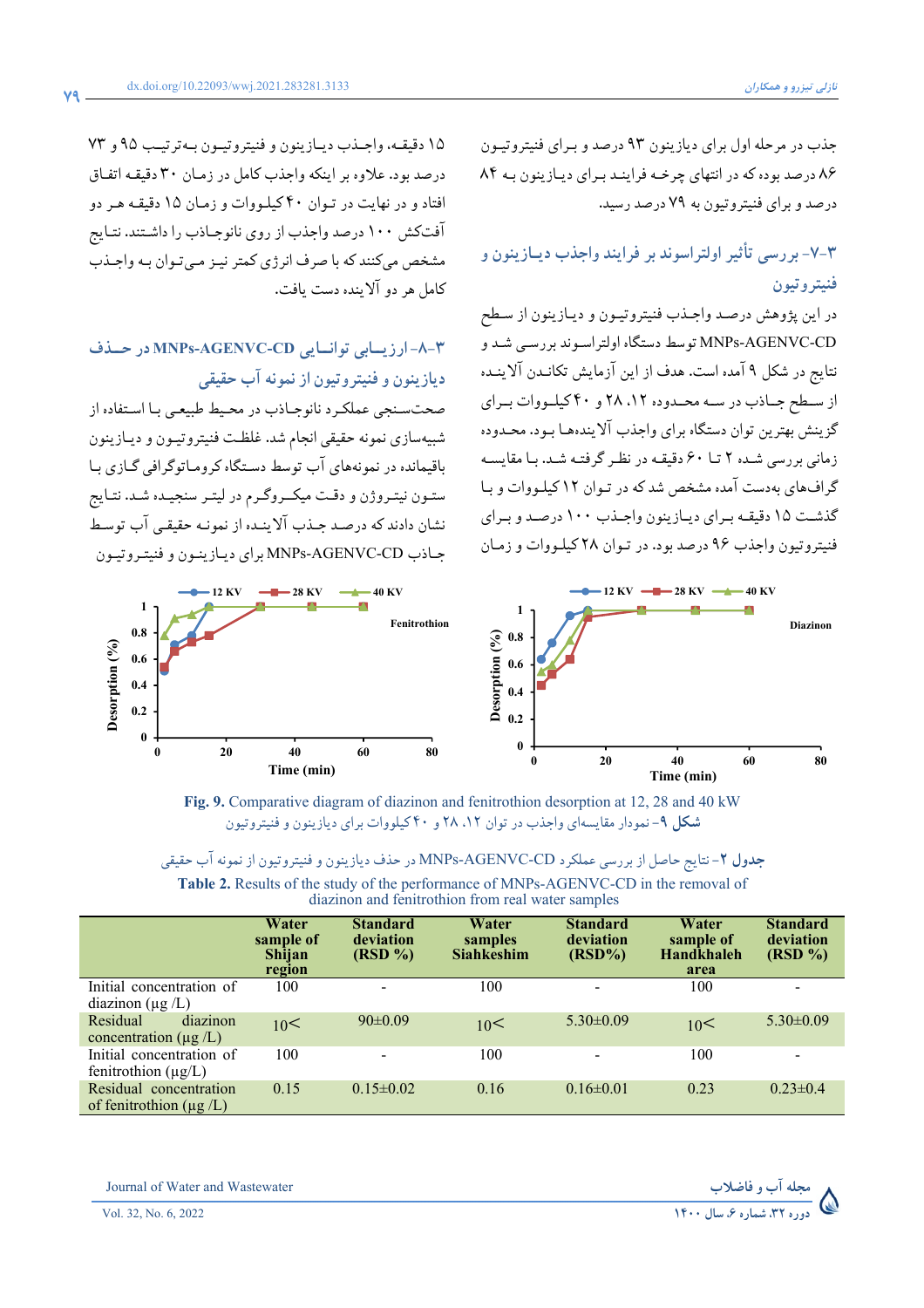| <b>Author</b>      | Year | <b>Nanoabsorbent</b>                | <b>Contaminate</b> | Removal rate $(\% )$ |
|--------------------|------|-------------------------------------|--------------------|----------------------|
| Daneshvar et al.   | 2007 | Nanocrystalline ZnO                 | <b>Diazinon</b>    | 80                   |
| Maddah and Shamsi  | 2012 | Magnetic octadecylsilane            | <b>Diazinon</b>    | 85                   |
| Mousavi et al.     | 2013 | NH <sub>4</sub> Cl-Activated carbon | <b>Diazinon</b>    | 97.5                 |
| Hennich et al.     | 2015 | $Fe3O4-TiO2$                        | Methyl parathion   | 70                   |
| Mir Masoumi et al. | 2017 | $TiO2-Fe2O3$                        | <b>Diazinon</b>    | 89.9                 |
| This study         |      | MNPs-AGENVC-CD                      | <b>Diazinon</b>    | 99                   |
|                    |      |                                     | Phenitrotation     | 99                   |

### **جدول -۳** مقايسه نتايج پژوهشهاي گذشته در حذف آفتکشهاونتايج اين پژوهش

**Table 3.** Comparison of the results of previous studies on pesticide removal and the results of the present study

ارگانوفسفره ديازينون وفنيتروتيون از محيط آبي بود.

بر اساس نتايج، نانوجاذب CD-AGENVC-MNPs علاوه بـر اينکه عملکرد بسيار مناسبي براي حذف آفتکشها از محلـولهـاي آبي دارد، کارايي زيادي (بيش از ٩٥ درصد) نيـزدر حـذف هـردو آفتکش از نمونههاي آب حقيقي داشت. در نهايت مـيتـوان گفـت ويژگيهاي منحصربهفرد اين جاذب از جمله مراحـل سـنتز سـادهتـر نسبت به سايرنانوجاذبها، تخلخل، سطح وظرفيت جـذب زيـادو واکنش نسبت به دما، CD-AGENVC-MNPs را به جاذبي مناسب وکـارا بـراي حـذف ديـازينون وفنيتروتيـون تبـديل کـرده اسـت. همچنين نتايج مقايسـه جـدول ۳ نيـزنشـاندهنـده برتـري -MNPs CD-AGENVC نسبت به سايرنانوجاذبهـاي سـنتز شـده مطـرح شده است.

**-٥ قدرداني** 

نويسندگان اين پژوهش از دانشگاه آزاد اسلامي علـوم وتحقيقـات واحد تهران و ستادويژه توسعه فناوري نـانوبـه دليـل حمايـتهـاي علمي ومعنوي از اين پژوهش سپاسگزاري ميكنند.

بهترتيب بيش از ۹۵ و ۹۹ درصد بود. بنابراين روش پيشـنهاد شـده براي جذب آفتکشهاي ديازينون و فنيتروتيون از نمونههـاي آب حقيقي نيز کاملاً مناسب بـوده و نتـايج مطـابق بـا نتـايج حاصـل از نمونههاي تست شده در آزمايشگاه بود. بـراي مقايسـه بهتـر، نتـايج آناليزنمونههاي حقيقي آبدر جدول ۲ آمده است.

### **-٩-٣ مقايسهنتايج اين پژوهش با پژوهشهای قبلی**

به منظور بررسی عملکرد نانوجاذب مغناطيسی اصلاح شده با پليمر هوشمند حساس به دما و بتاسيکلودکسـترين در حـذف ديـازينون و فنيتروتيون، در جدول ۳ نتايج اين پژوهش بـا چنـد پـژوهش قبلـی مقايسه شده است.

## **-٤ نتيجهگيري**

در ايــن پــژوهش، نــانوذرات مغناطيســي اصــلاح شــده بــا روش همرسوبي سنتز شده سپس پليمرهوشـمند حسـاس بـه دمـاوپليمـر توري شکل بتاسيکلودکسترين، بـه نـانوذرات متصـل شـد. هـدف از توليد نانوجـاذب CD-AGENVC-MNPs حـذف آفـتکـشهـاي

#### **References**

Abou El-Reash, Y. G. 2016. Magnetic chitosan modified with cysteine-glutaraldehyde as adsorbent for removal of heavy metals from water. *Journal of Environmental Chemical Engineering,* 4**,** 3835-3847.

- Ada, K., Ergene, A., Tan, S. & Yalçın, E. 2009. Adsorption of remazol brilliant blue R using ZnO fine powder: equilibrium, kinetic and thermodynamic modeling studies. *Journal of Hazardous Materials,* 165**,** 637-644.
- Armaghan, M. & Amini, M. M. 2017. Adsorption of diazinon and fenitrothion on nanocrystalline magnesium oxides. *Arabian Journal of Chemistry,* 10**,** 91-99.

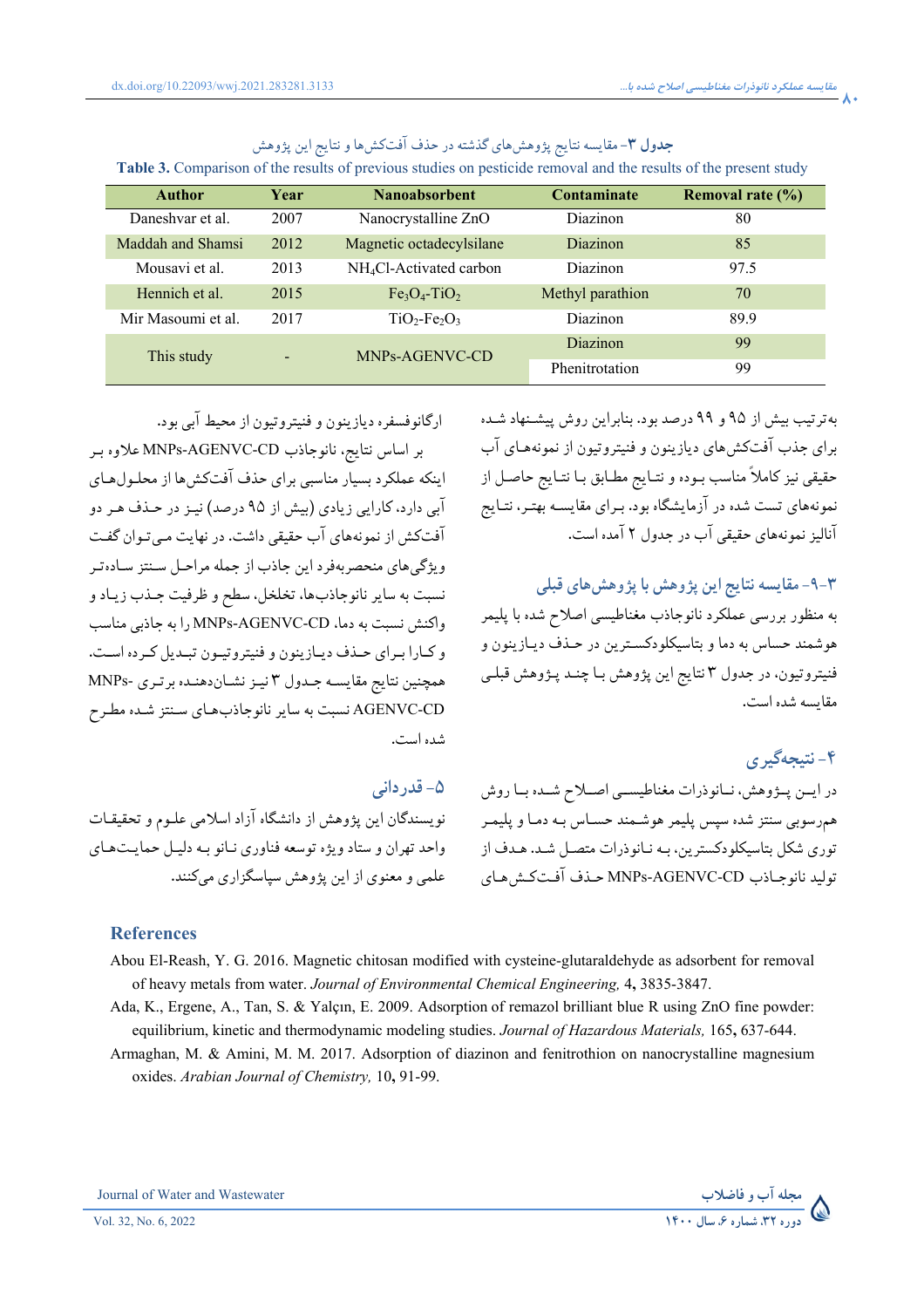**81**

- Badruddoza, A. Z. M., Tay, A. S. H., Tan, P. Y., Hidajat, K. & Uddin, M. S. 2011. Carboxymethyl-βcyclodextrin conjugated magnetic nanoparticles as nano-adsorbents for removal of copper ions: synthesis and adsorption studies. *Journal of Hazardous Materials,* 185**,** 1177-1186.
- Bartrons Vilamala, M., Grimalt Obrador, J. & Catalan, J. 2012. Food web bioaccumulation of organohalogenated compounds in high mountain lakes. *Limnetica,* 31**,** 0155-164.
- Daneshvar, N., Aber, S., Dorraji, M. S., Khataee, A. R. & Rasoulifard, M. H. 2007. Photocatalytic degradation of the insecticide diazinon in the presence of prepared nanocrystalline ZnO powders under irradiation of UV-C light. *Separation and Purification Technology, 58*(1)**,** 91-98.
- Farmany, A., Mortazavi, S. S. & Mahdavi, H. 2016. Ultrasond-assisted synthesis of Fe<sub>3</sub>O<sub>4</sub>/SiO<sub>2</sub> core/shell with enhanced adsorption capacity for diazinon removal. *Journal of Magnetism and Magnetic Materials,* 416**,** 75- 80.
- Feng, L., Cao, M., Ma, X., Zhu, Y. & Hu, C. 2012. Superparamagnetic high-surface-area Fe<sub>3</sub>O<sub>4</sub> nanoparticles as adsorbents for arsenic removal. *Journal of Hazardous Materials,* 217**,** 439-446.
- Flores, L., Banjac, Z., Farré, M., Larrañaga, A., Mas-Martí, E., Muñoz, I., et al. 2014. Effects of a fungicide (imazalil) and an insecticide (diazinon) on stream fungi and invertebrates associated with litter breakdown. *Science of the Total Environment,* 476**,** 532-541.
- Jahed, B., Baghapour, M., Khatibi, M. S. & Khalili Naji, F. 2014. Application of activated carbon from waste newspaper in removing methylene blue dye from aqueous medium: isothermal, kinetic and thermodynamic study. *Modares Civil Engineering Journal,* 14**,** 28-39. (In Persian)
- Henych, J., Štengl, V., Slušná, M., Grygar, T. M., Janoš, P., Kuráň, P. et al., 2015. Degradation of organophosphorus pesticide parathion methyl on nanostructured titania-iron mixed oxides. *Applied Surface Science*, 344**,** 9-16.
- Kadam, A. A. & Lee, D. S. 2015. Glutaraldehyde cross-linked magnetic chitosan nanocomposites: reduction precipitation synthesis, characterization, and application for removal of hazardous textile dyes. *Bioresource Technology,* 193**,** 563-567.
- Khanjani, M. & Pourmirza, A. 2010. *Toxicology*, Bu Ali Sina University Pub., Hamedan, Iran. (In Persian)
- Kulkarni, S. A., Sawadh, P. S. & Kokate, K. K. 2012. Synthesis and characterization of  $Fe<sub>3</sub>O<sub>4</sub>$  nanoparticles for engineering applications. *International Conference on Benchmarks in Engineering Science and Technology*, Maharashtra, India.
- Kumari, M., Pittman Jr, C. U. & Mohan, D. 2015. Heavy metals [chromium (VI) and lead (II)] removal from water using mesoporous magnetite (Fe3O4) nanospheres. *Journal of Colloid and Interface Science,* 442**,** 120- 132.
- Lacin, O., Bayrak, B., Korkut, O. & Sayan, E. 2005. Modeling of adsorption and ultrasonic desorption of cadmium (II) and zinc (II) on local bentonite. *Journal of Colloid and Interface Science,* 292**,** 330-335.
- Langmuir, I. 1918. The adsorption of gases on plane surfaces of glass, mica and platinum. *Journal of the American Chemical Society,* 40**,** 1361-1403.
- Li, J., Chen, C., Zhao, Y., Hu, J., Shao, D. & Wang, X. 2013. Synthesis of water-dispersible Fe<sub>3</sub>O<sub>4</sub>@ β-Cyclodextrin by plasma-induced grafting technique for pollutant treatment. *Chemical Engineering Journal,* 229**,** 296-303.
- Li, W., Liu, Y., Duan, J., Van Leeuwen, J. & Saint, C. P. 2015. UV and UV/H<sub>2</sub>O<sub>2</sub> treatment of diazinon and its influence on disinfection byproduct formation following chlorination. *Chemical Engineering Journal,* 274**,** 39-49.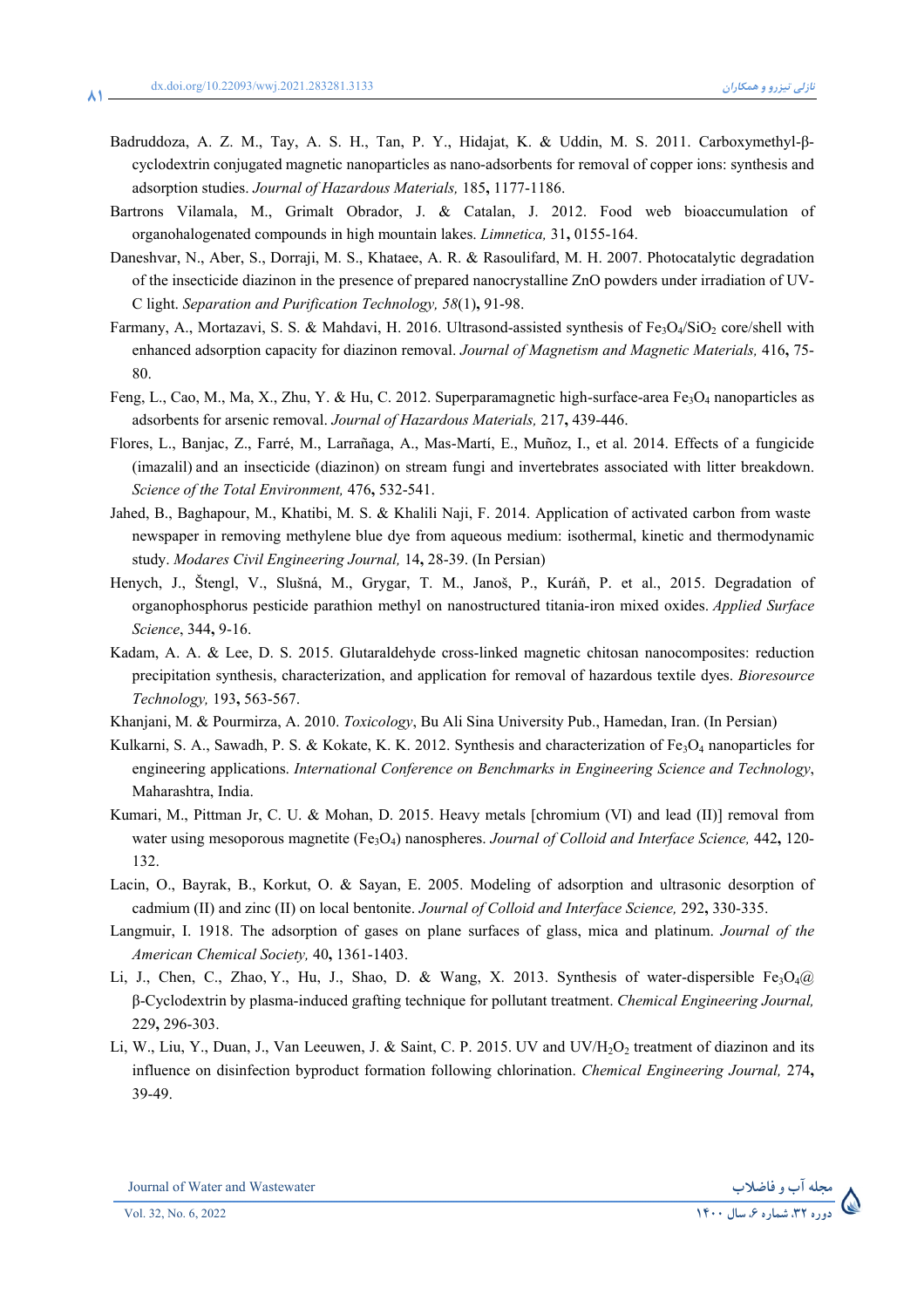- Li, Y. S., Church, J. S. & Woodhead, A. L. 2012. Infrared and raman spectroscopic studies on iron oxide magnetic nano-particles and their surface modifications. *Journal of Magnetism and Magnetic Materials,* 324**,** 1543-1550.
- Liao, M. H. & Chen, D. H. 2002. Preparation and characterization of a novel magnetic nano-adsorbent. *Journal of Materials Chemistry,* 12**,** 3654-3659.
- Maddah, B. & Shamsi, J. 2012. Extraction and preconcentration of trace amounts of diazinon and fenitrothion from environmental water by magnetite octadecylsilane nanoparticles. *Journal of Chromatography A,* 1256**,** 40-45.
- Monier, M., Abdel-Latif, D. A. & Abou El-Reash, Y. G. 2016. Ion-imprinted modified chitosan resin for selective removal of Pd (II) ions. *Journal of Colloid and Interface Science,* 469**,** 344-354.
- Moussavi, G., Hosseini, H. & Alahabadi, A. 2013. The investigation of diazinon pesticide removal from contaminated water by adsorption onto NH4Cl-induced activated carbon. *Chemical Engineering Journal,* 214**,** 172-179.
- Mirmasoomi, S. R., Ghazi, M. M. & Galedari, M. 2017. Photocatalytic degradation of diazinon under visible light using TiO<sub>2</sub>/Fe<sub>2</sub>O<sub>3</sub> nanocomposite synthesized by ultrasonic-assisted impregnation method. *Separation and Purification Technology,* 175**,** 418-427.
- Panahi, H. A. & Alaei, H. S. 2014. β-Cyclodextrin/thermosensitive containing polymer brushes grafted onto magnetite nano-particles for extraction and determination of venlafaxine in biological and pharmaceutical samples. *International Journal of Pharmaceutics,* 476**,** 178-184.
- Pich, A., Bhattacharya, S., Ghosh, A. & Adler, H. J. 2005. Composite magnetic particles: 2. encapsulation of iron oxide by surfactant-free emulsion polymerization. *Polymer,* 46**,** 4596-4603.
- Pratt, D. Y., Wilson, L. D. & Kozinski, J. A. 2013. Preparation and sorption studies of glutaraldehyde crosslinked chitosan copolymers. *Journal of Colloid and Interface Science,* 395**,** 205-211.
- Rahimi, M., Wadi, D. & Vadi, M. 2014. Langmuir, freundlich and temkin adsorption isotherm of captopril an ace inhibitor (or angiotensin-converting-enzyme inhibitor) is a pharmaceutical drug used for the treatment of hypertension by multi-wall carbon nanotube. *Indian Journal of Fundamental and Applied Life Sciences,* 4**,** 933-937.
- Rahman, M. M., Chehimi, M. M., Fessi, H. & Elaissari, A. 2011. Highly temperature responsive core–shell magnetic particles: synthesis, characterization and colloidal properties. *Journal of Colloid and Interface Science,* 360**,** 556-564.
- Rajput, S., Pittman Jr, C. U. & Mohan, D. 2016. Magnetic magnetite (Fe3O4) nanoparticle synthesis and applications for lead ( $Pb^{2+}$ ) and chromium ( $Cr<sup>6+</sup>$ ) removal from water. *Journal of Colloid and Interface Science,* 468**,** 334-346.
- Sathishkumar, M., Binupriya, A. R., Kavitha, D., Selvakumar, R., Jayabalan, R., Choi, J. G., et al. 2009. Adsorption potential of maize cob carbon for 2, 4-dichlorophenol removal from aqueous solutions: equilibrium, kinetics and thermodynamics modeling. *Chemical Engineering Journal,* 147**,** 265-271.
- Sobhanardakani, S. & Zandipak, R. 2017. Synthesis and application of  $TiO<sub>2</sub>/SiO<sub>2</sub>/Fe<sub>3</sub>O<sub>4</sub>$  nanoparticles as novel adsorbent for removal of Cd (II), Hg (II) and Ni (II) ions from water samples. *Clean Technologies and Environmental Policy,* 19**,** 1913-1925.
- Sun, J., Yang, L., Jiang, M. & Xu, B. 2017. Stability and activity of immobilized trypsin on carboxymethyl chitosan-functionalized magnetic nanoparticles cross-linked with carbodiimide and glutaraldehyde. *Journal of Chromatography B,* 1054**,** 57-63.